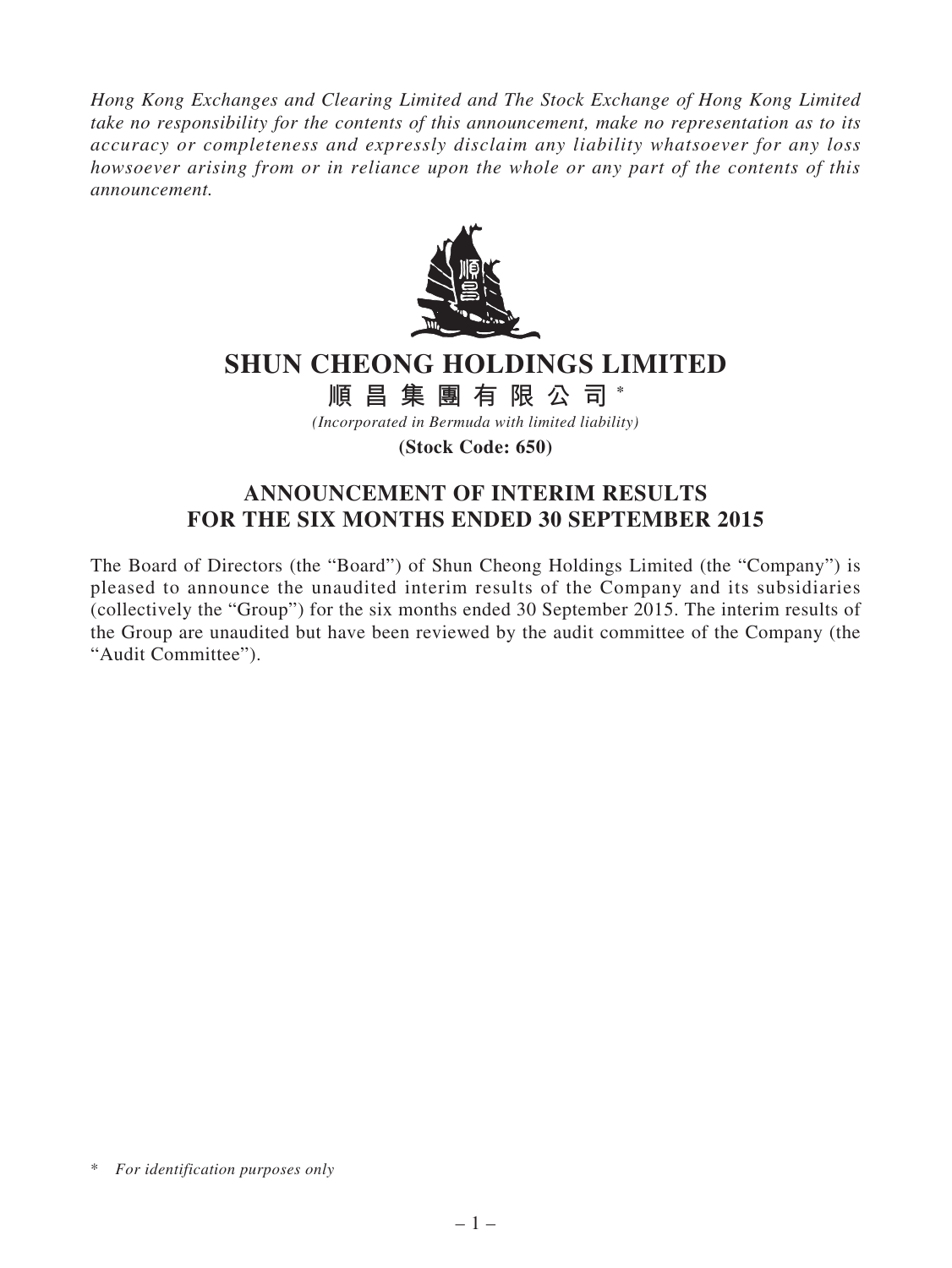# **CONDENSED CONSOLIDATED STATEMENT OF PROFIT OR LOSS AND OTHER COMPREHENSIVE INCOME**

*FOR THE SIX MONTHS ENDED 30 SEPTEMBER 2015*

|                                                                                  | <b>Six months ended</b> |                         |                                                                                       |  |
|----------------------------------------------------------------------------------|-------------------------|-------------------------|---------------------------------------------------------------------------------------|--|
|                                                                                  | <b>NOTES</b>            | 2015<br><b>HK\$'000</b> | <b>30 September</b><br>2014<br>HK\$'000<br>(Unaudited) (Unaudited and<br>represented) |  |
| <b>Continuing operation</b>                                                      |                         |                         |                                                                                       |  |
| Turnover<br>Cost of sales                                                        |                         |                         |                                                                                       |  |
| Gross profit                                                                     |                         |                         |                                                                                       |  |
| Other income                                                                     |                         | 195                     | 195                                                                                   |  |
| Administrative expenses                                                          |                         | (2, 412)                | (1,866)                                                                               |  |
| Fair value loss on equity investment at<br>fair value through profit or loss     |                         | (126)                   | (3,836)                                                                               |  |
| Finance costs                                                                    | 5                       | (2,913)                 | (2,720)                                                                               |  |
| Loss on extinguishment of convertible bond                                       |                         |                         | (20, 369)                                                                             |  |
| Loss before tax                                                                  |                         | (5,256)                 | (28, 596)                                                                             |  |
| Income tax expense                                                               | 6                       |                         |                                                                                       |  |
| Loss for the period from continuing operation                                    | 8                       | (5,256)                 | (28, 596)                                                                             |  |
| <b>Discontinued operation</b><br>Loss for the period from discontinued operation | $\overline{7}$          | (5,319)                 | (4,517)                                                                               |  |
| Loss for the period                                                              |                         | (10, 575)               | (33, 113)                                                                             |  |
| Other comprehensive income:                                                      |                         |                         |                                                                                       |  |
| Items that may be subsequently reclassified to<br>profit or loss:                |                         |                         |                                                                                       |  |
| <b>Exchange differences on translation of</b><br>foreign operations              |                         | 1,245                   | (993)                                                                                 |  |
| Total comprehensive expense for the period                                       |                         | (9, 330)                | (34, 106)                                                                             |  |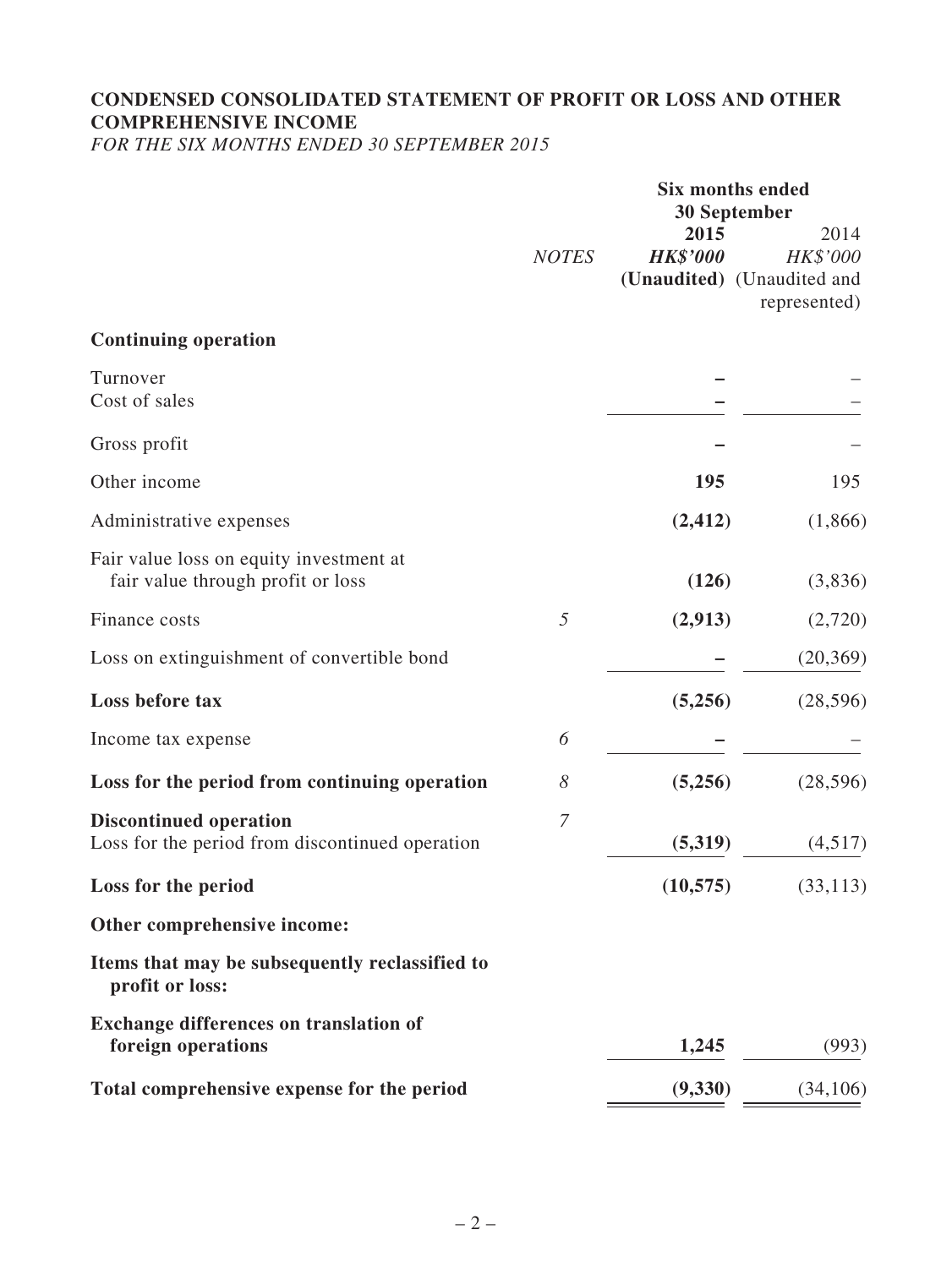|                                                                                           |             | <b>Six months ended</b><br><b>30 September</b>        |                                  |  |
|-------------------------------------------------------------------------------------------|-------------|-------------------------------------------------------|----------------------------------|--|
|                                                                                           | <b>NOTE</b> | 2015<br><b>HK\$'000</b><br>(Unaudited) (Unaudited and | 2014<br>HK\$'000<br>represented) |  |
| Loss for the period attributable to<br><b>Owners of the Company:</b>                      |             |                                                       |                                  |  |
| - from continuing operation<br>- from discontinued operation                              |             | (5,256)<br>(5, 183)                                   | (28, 596)<br>(4,173)             |  |
|                                                                                           |             | (10, 439)                                             | (32,769)                         |  |
| Loss for the period attributable to<br>non-controlling interest:                          |             |                                                       |                                  |  |
| - from continuing operation<br>- from discontinued operation                              |             | (136)                                                 | (344)                            |  |
|                                                                                           |             | (136)                                                 | (344)                            |  |
|                                                                                           |             | (10, 575)                                             | (33, 113)                        |  |
| Total comprehensive expense for the period<br>attributable to Owners of the Company:      |             |                                                       |                                  |  |
| - from continuing operation<br>- from discontinued operation                              |             | (5,256)<br>(3,659)                                    | (28, 596)<br>(5,244)             |  |
|                                                                                           |             | (8,915)                                               | (33, 840)                        |  |
| Total comprehensive expense for the period<br>attributable to non-controlling interest:   |             |                                                       |                                  |  |
| - from continuing operation<br>- from discontinued operation                              |             | (415)                                                 | (266)                            |  |
|                                                                                           |             | (415)                                                 | (266)                            |  |
|                                                                                           |             | (9, 330)                                              | (34,106)                         |  |
| Loss per share<br>From continuing and discontinued operations<br><b>Basic and Diluted</b> | 10          | ( <b>HK 3.01 cents</b> ) ( <b>HK 9.43 cents</b> )     |                                  |  |
| From continuing operations<br><b>Basic and Diluted</b>                                    |             | ( <b>HK 1.51 cents</b> ) ( <b>HK 8.23 cents</b> )     |                                  |  |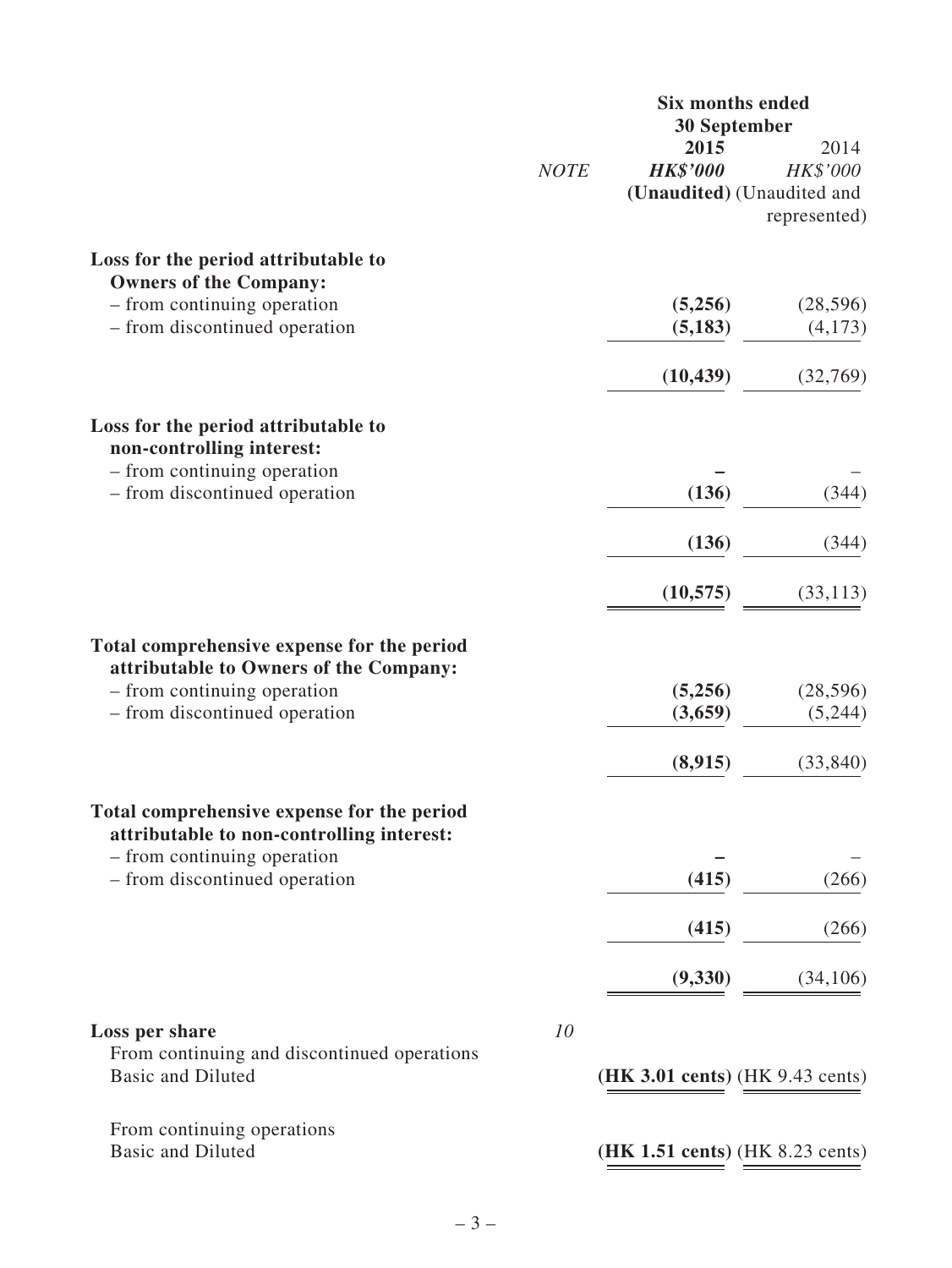# **CONDENSED CONSOLIDATED STATEMENT OF FINANCIAL POSITION** *AS AT 30 SEPTEMBER 2015*

|                                                             | <b>NOTES</b> | <b>30 September</b><br>2015<br><b>HK\$'000</b><br>(Unaudited) | 31 March<br>2015<br>HK\$'000<br>(Audited) |
|-------------------------------------------------------------|--------------|---------------------------------------------------------------|-------------------------------------------|
| <b>Non-current assets</b>                                   |              |                                                               |                                           |
| Property, plant and equipment<br>Interest in joint ventures | 11           | $\mathbf{1}$                                                  | 327,506<br>88,728                         |
|                                                             |              | $\mathbf{1}$                                                  | 416,234                                   |
| <b>Current assets</b>                                       |              |                                                               |                                           |
| Inventories                                                 |              |                                                               | 2,425                                     |
| Trade receivables                                           | 12           |                                                               | 5,393                                     |
| Prepayments, deposits and other receivables                 |              | 605                                                           | 6,330                                     |
| Equity investment at fair value through profit or loss      |              | 6,065                                                         | 6,191                                     |
| Deposits placed with financial institutions                 |              | 1,675                                                         | 2,491                                     |
| Bank balances and cash                                      |              | 1,196                                                         | 15,188                                    |
|                                                             |              | 9,541                                                         | 38,018                                    |
| Asset classified as held for sale                           | 13           | 429,888                                                       |                                           |
|                                                             |              | 439,429                                                       | 38,018                                    |
| <b>Current liabilities</b>                                  |              |                                                               |                                           |
| Trade payables                                              | 14           |                                                               | 14,716                                    |
| Other payables, accruals and deposits                       |              | 8,290                                                         | 79,566                                    |
| Amounts due to related companies                            |              |                                                               | 7,678                                     |
| Tax payables                                                |              |                                                               | 5,401                                     |
| Interest-bearing bank borrowings                            |              |                                                               | 77,767                                    |
|                                                             |              | 8,290                                                         | 185,128                                   |
| Liabilities directly associated with assets                 |              |                                                               |                                           |
| classified as held for sale                                 | 13           | 438,103                                                       |                                           |
|                                                             |              | 446,393                                                       | 185,128                                   |
| <b>Net current liabilities</b>                              |              | (6,964)                                                       | (147, 110)                                |
| <b>Total assets less current liabilities</b>                |              | (6,963)                                                       | 269,124                                   |
|                                                             |              |                                                               |                                           |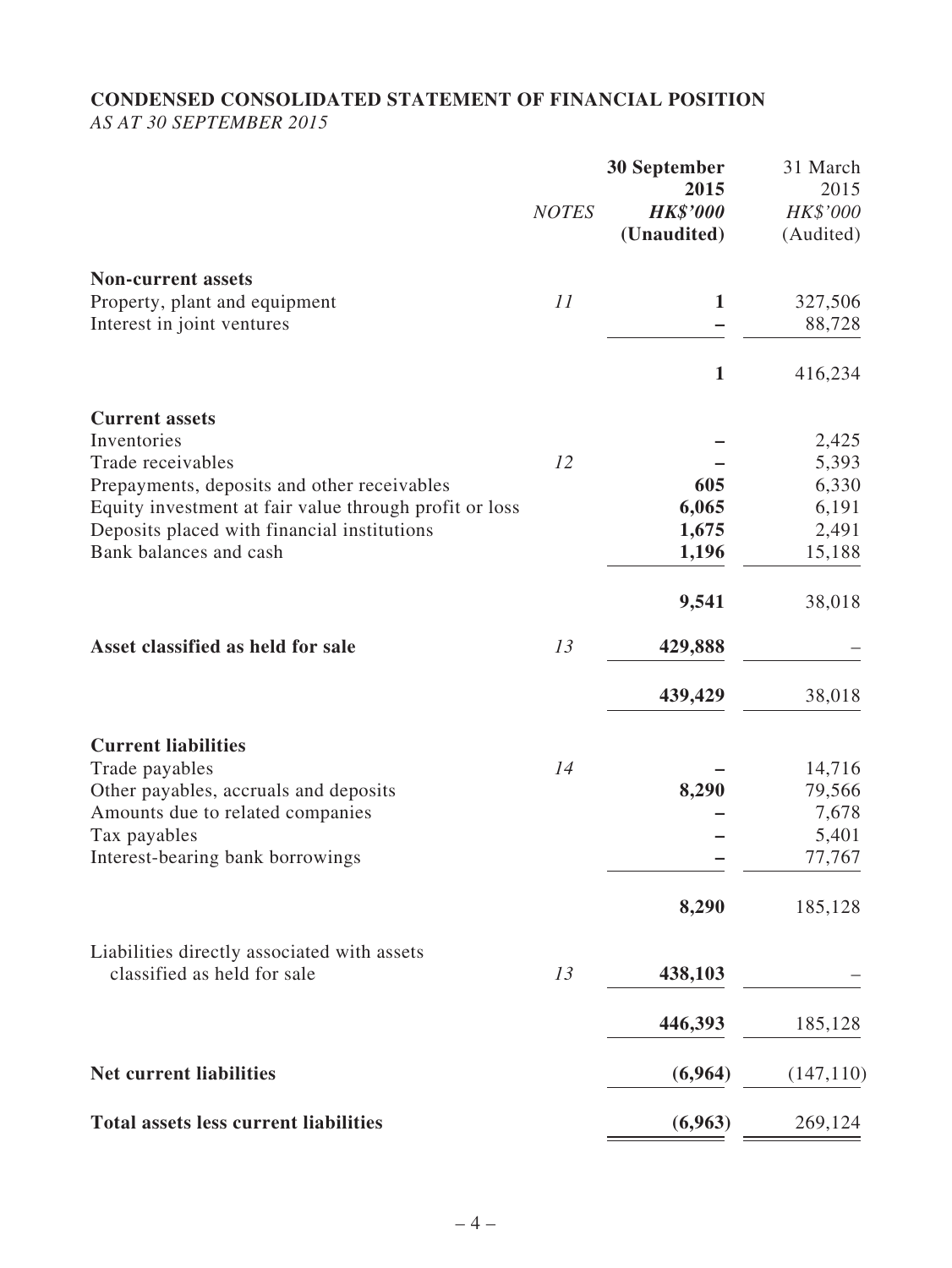|                                              | <b>NOTES</b> | 30 September<br>2015<br><b>HK\$'000</b><br>(Unaudited) | 31 March<br>2015<br>HK\$'000<br>(Audited) |
|----------------------------------------------|--------------|--------------------------------------------------------|-------------------------------------------|
| <b>Non-current liabilities</b>               |              |                                                        |                                           |
| Amounts due to related companies             |              |                                                        | 148,941                                   |
| Convertible bond                             | 15           | 107,394                                                | 105,082                                   |
| Interest-bearing bank borrowings             |              |                                                        | 120,128                                   |
| Total non-current liabilities                |              | 107,394                                                | 374,151                                   |
| <b>Net liabilities</b>                       |              | (114, 357)                                             | (105, 027)                                |
| <b>Capital and reserves</b>                  |              |                                                        |                                           |
| Share capital                                | 16           | 3,473                                                  | 3,473                                     |
| Reserves                                     |              | (124,798)                                              | (115, 883)                                |
| Capital deficiency attributable to owners of |              |                                                        |                                           |
| the Company                                  |              | (121, 325)                                             | (112, 410)                                |
| Non-controlling interests                    |              | 6,968                                                  | 7,383                                     |
| Capital deficiency                           |              | (114, 357)                                             | (105, 027)                                |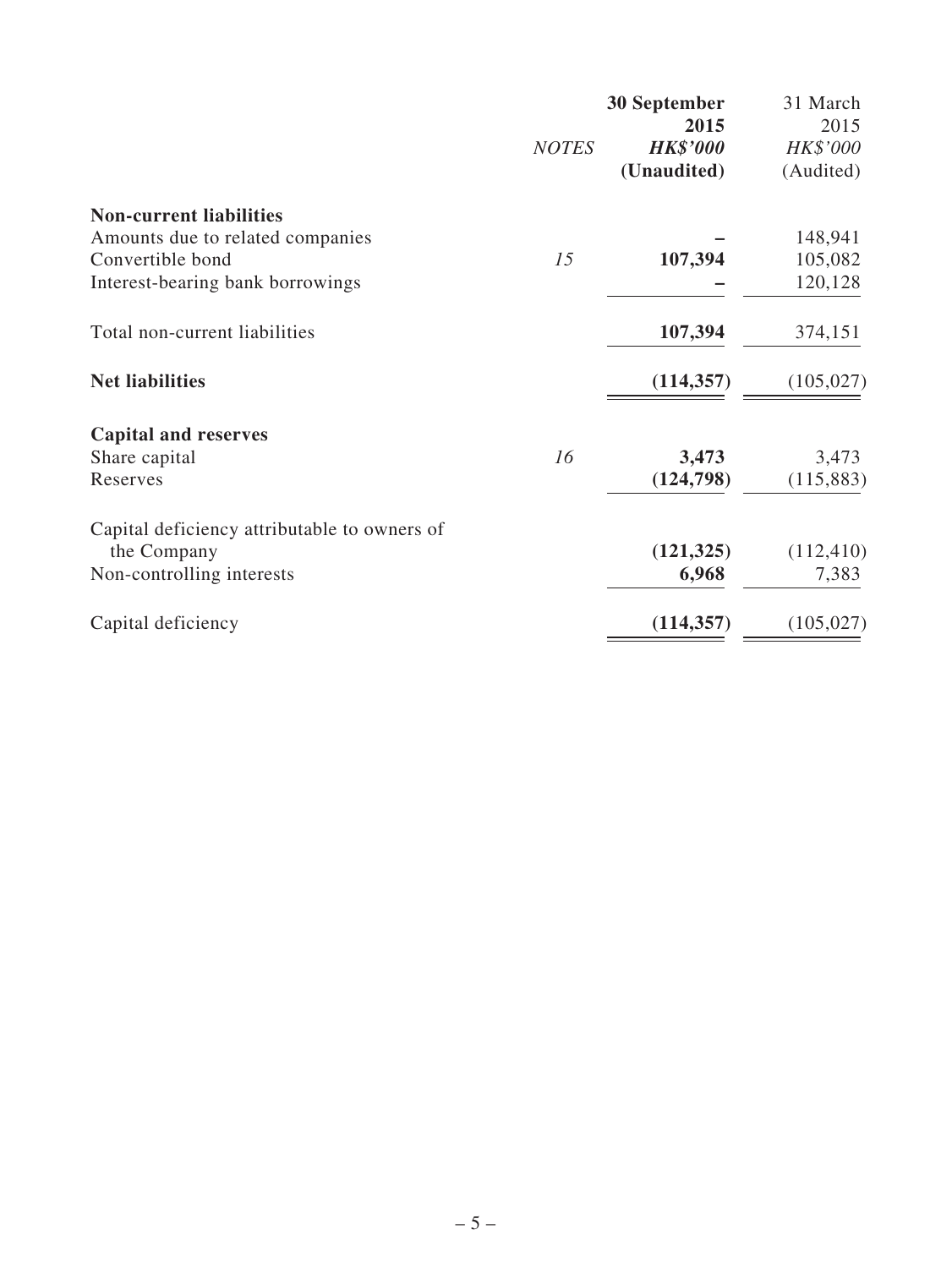# **CONDENSED CONSOLIDATED STATEMENT OF CHANGES IN EQUITY** *FOR THE SIX MONTHS ENDED 30 SEPTEMBER 2015*

|                                                                                                                           |                          |                  |                        |                            | Equity attributable to owners of the Company |                                           |                      |                             |            |                                 |                       |
|---------------------------------------------------------------------------------------------------------------------------|--------------------------|------------------|------------------------|----------------------------|----------------------------------------------|-------------------------------------------|----------------------|-----------------------------|------------|---------------------------------|-----------------------|
|                                                                                                                           |                          |                  |                        | Equity<br>component        |                                              |                                           |                      |                             |            |                                 |                       |
|                                                                                                                           | <b>Issued</b><br>capital | Share<br>premium | Contributed<br>surplus | of<br>convertible<br>bonds | Capital<br>redemptions<br>reserve            | <b>Exchange</b><br>fluctuation<br>reserve | reserve              | Other Accumulated<br>losses | Total      | Non-<br>controlling<br>interest | Capital<br>deficiency |
|                                                                                                                           | HK\$'000                 | HK\$'000         | (Note a)<br>HK\$'000   | HK\$'000                   | (Note b)<br>HK\$'000                         | (Note c)<br>HK\$'000                      | (Note d)<br>HK\$'000 | HK\$'000                    | HK\$'000   | HK\$'000                        | HK\$'000              |
| At 1 April 2014 (audited)                                                                                                 | 3,473                    | 119,068          | 46,909                 | 52,225                     | 132                                          | 22,527                                    | 1,013                | (245, 193)                  | 154        | 8,199                           | 8,353                 |
| Loss for the period<br>Other comprehensive income<br>for the period:<br>Exchange differences on<br>translation of foreign |                          |                  |                        |                            |                                              |                                           |                      | (32,769)                    | (32,769)   | (344)                           | (33, 113)             |
| operations                                                                                                                |                          |                  |                        |                            |                                              | (1,071)                                   |                      |                             | (1,071)    | 78                              | (993)                 |
| Total comprehensive expense<br>for the period                                                                             |                          |                  |                        |                            |                                              | (1,071)                                   |                      | (32,769)                    | (33, 840)  | (266)                           | (34, 106)             |
| Imputed interest released on<br>non-current amount due to<br>related companies                                            |                          |                  |                        |                            |                                              |                                           | (180)                |                             | (180)      |                                 | (180)                 |
| Derecognition upon modification<br>of terms of convertible bond                                                           |                          |                  |                        | (52, 225)                  |                                              |                                           |                      |                             | (52, 225)  |                                 | (52, 225)             |
| Recognition upon modification<br>of terms of convertible bond                                                             |                          |                  |                        | 89,733                     |                                              |                                           |                      |                             | 89,733     | L,                              | 89,733                |
| At 30 September 2014 (unaudited)                                                                                          | 3,473                    | 119,068          | 46,909                 | 89,733                     | 132                                          | 21,456                                    | 833                  | (277,962)                   | 3,642      | 7,933                           | 11,575                |
| At 1 April 2015 (audited)                                                                                                 | 3,473                    | 119,068          | 46,909                 | 133,092                    | 132                                          | 23,833                                    | 40,296               | (479, 213)                  | (112, 410) | 7,383                           | (105, 027)            |
| Loss for the period<br>Other comprehensive income<br>for the period:<br>Exchange differences on<br>translation of foreign |                          |                  |                        |                            |                                              |                                           |                      | (10, 439)                   | (10, 439)  | (136)                           | (10,575)              |
| operations                                                                                                                |                          |                  |                        |                            |                                              | 1,524                                     |                      |                             | 1,524      | (279)                           | 1,245                 |
| Total comprehensive expense<br>for the period                                                                             |                          |                  |                        |                            |                                              | 1,524                                     |                      | (10, 439)                   | (8,915)    | (415)                           | (9, 330)              |
| At 30 September 2015 (unaudited)                                                                                          | 3,473                    | 119,068          | 46,909                 | 133,092                    | 132                                          | 25,357                                    | 40,296               | (489, 652)                  | (121, 325) | 6,968                           | (114, 357)            |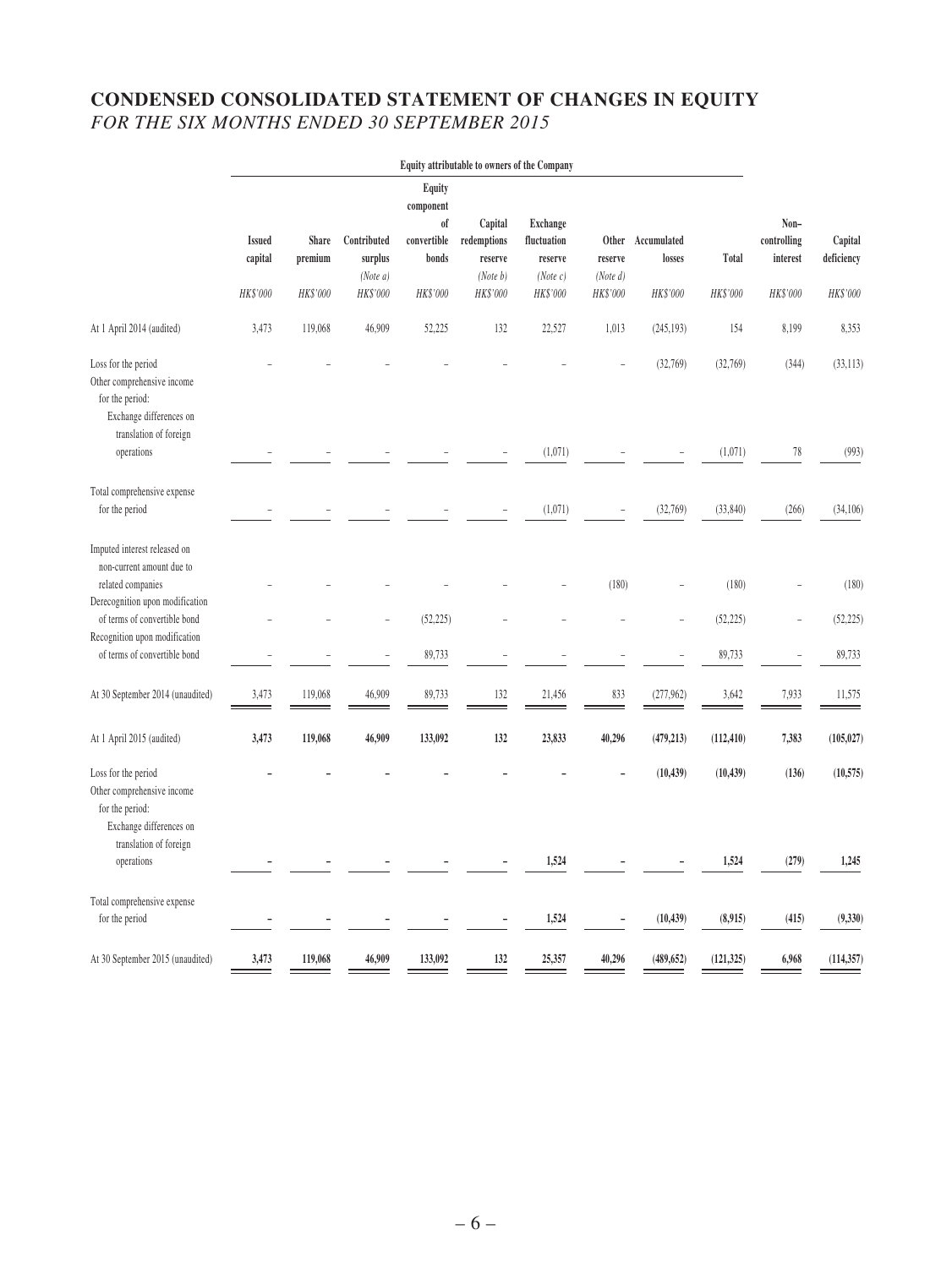#### *Notes:*

- (a) The contributed surplus of the Group represents the excess of the nominal value of the subsidiaries' shares acquired over the nominal value of the Company's shares issued in exchange at the time of the Group's capital reorganisation in 2006. Under the Companies Law of the Bermuda, the contributed surplus is distributable under certain specific circumstances.
- (b) The capital redemption reserve represented the nominal value of the shares repurchased by the Company.
- (c) The exchange fluctuation reserve comprises all foreign exchange differences arising from the translation of the financial statements of foreign operations.
- (d) Other reserve represents a contribution from related companies resulting from the balances of interest-free loans, being the difference between the loan principal and the fair value of their liability component calculated upon initial recognition.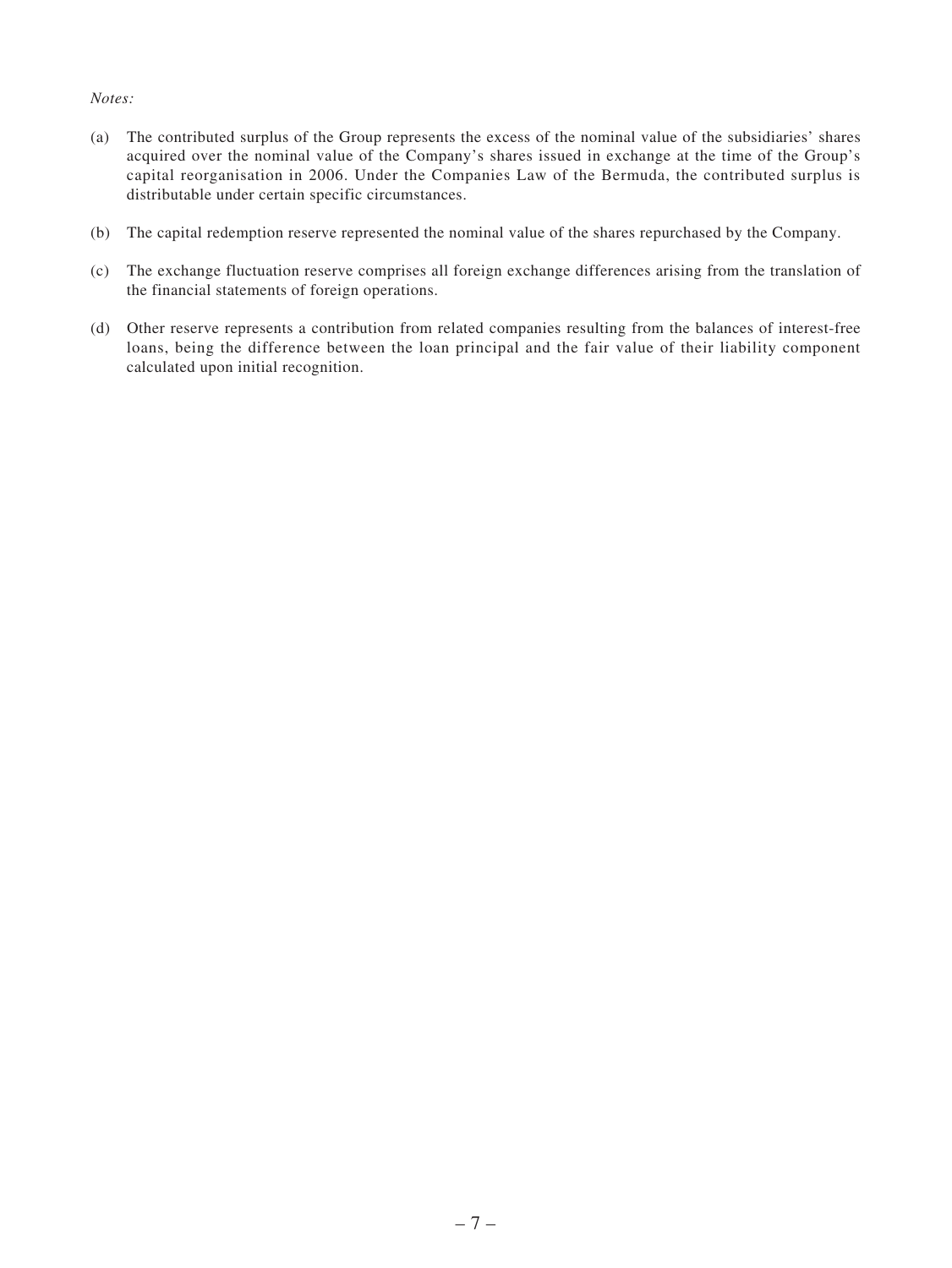### **CONDENSED CONSOLIDATED STATEMENT OF CASH FLOWS** *FOR THE SIX MONTHS ENDED 30 SEPTEMBER 2015*

|                                                                 | <b>Six months ended</b><br><b>30 September</b> |                  |  |
|-----------------------------------------------------------------|------------------------------------------------|------------------|--|
|                                                                 | 2015<br><b>HK\$'000</b>                        | 2014<br>HK\$'000 |  |
|                                                                 | (Unaudited)                                    | (Unaudited)      |  |
| CASH FLOWS FROM OPERATING ACTIVITIES                            |                                                |                  |  |
| Loss before tax from continuing operations                      | (5,256)                                        | (28, 596)        |  |
| Loss before tax from discontinued operations                    | (5,319)                                        | (4,517)          |  |
| Loss before taxation                                            | (10, 575)                                      | (33, 113)        |  |
| Adjustment for:                                                 |                                                |                  |  |
| Finance costs                                                   | 13,332                                         | 10,505           |  |
| Depreciation                                                    | 14,610                                         | 14,430           |  |
| Loss on modifications of terms of convertible bond              |                                                | 20,369           |  |
| Share of results of joint ventures                              | 2,415                                          | 518              |  |
| Impairment loss recognised in respect of trade                  |                                                |                  |  |
| receivables                                                     | 1,081                                          |                  |  |
| Reversal of impairment loss recognised in respect of            |                                                |                  |  |
| trade receivables                                               | (668)                                          |                  |  |
| Fair value loss on equity investment at fair                    |                                                |                  |  |
| value through profit or loss                                    | 126                                            | 3,836            |  |
| Other non-cash items                                            | (256)                                          | (195)            |  |
| Operating cash flows before movements in working capital        | 20,065                                         | 16,350           |  |
| Increase in trade receivables                                   | (5,176)                                        | (5,340)          |  |
| Increase in prepayments, deposits and other receivables         | (419)                                          | (4,310)          |  |
| (Decrease) increase in trade payables                           | (2, 257)                                       | 550              |  |
| Increase (decrease) in other payables,<br>accruals and deposits | 2,340                                          | (11,673)         |  |
| Other operating activities                                      | (69)                                           | (172)            |  |
|                                                                 |                                                |                  |  |
| NET CASH FROM (USED IN) OPERATING ACTIVITIES                    | 14,484                                         | (4, 595)         |  |
| NET CASH FROM (USED IN) INVESTING ACTIVITIES                    | 503                                            | (2,881)          |  |
| <b>FINANCING ACTIVITIES</b>                                     |                                                |                  |  |
| Interest paid                                                   | (5,851)                                        | (8,387)          |  |
| Other financing activities                                      |                                                | 7                |  |
| NET CASH USED IN FINANCING ACTIVITIES                           | (5,851)                                        | (8,380)          |  |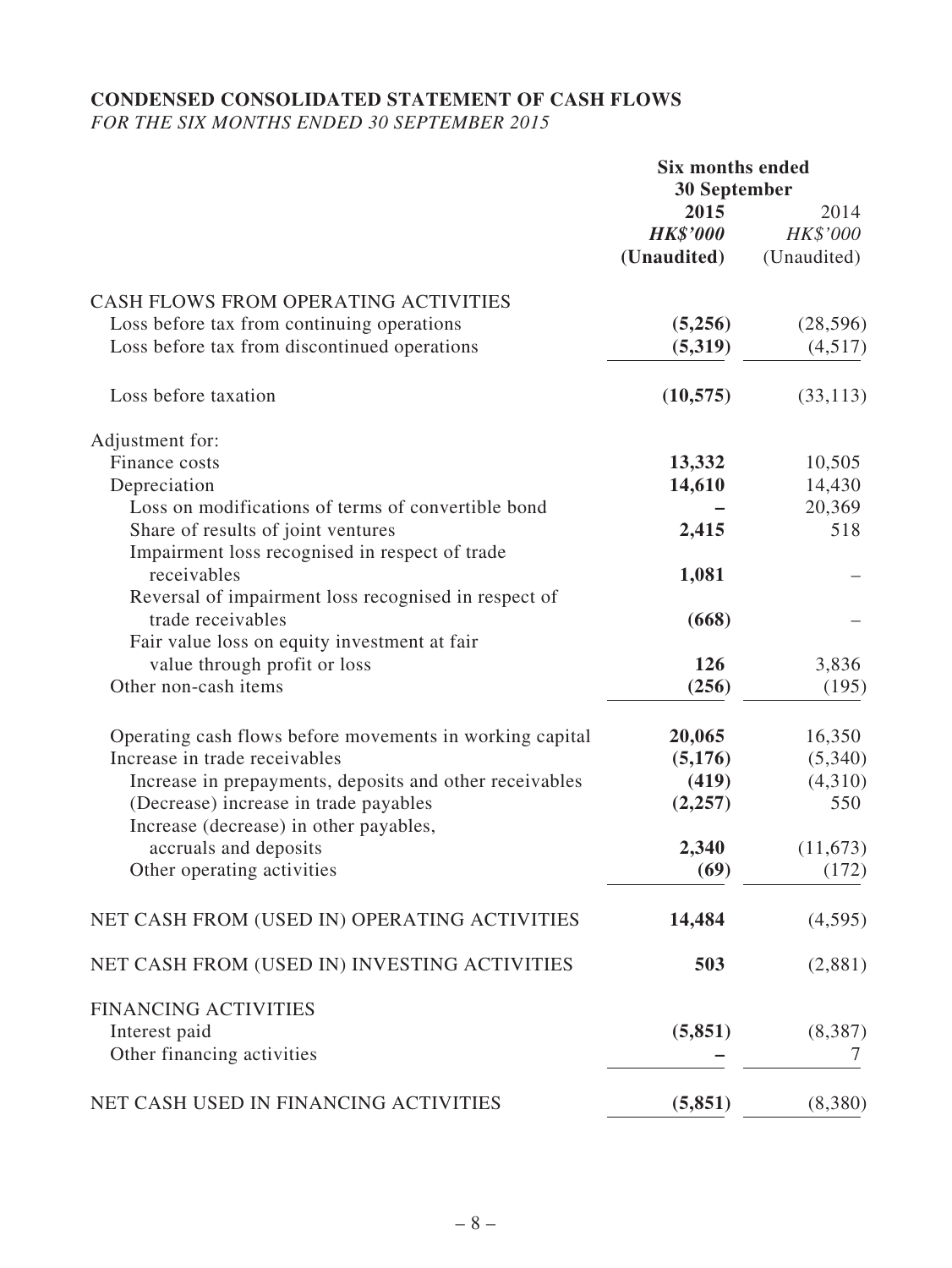|                                                                                             | <b>Six months ended</b><br><b>30 September</b> |                                 |  |
|---------------------------------------------------------------------------------------------|------------------------------------------------|---------------------------------|--|
|                                                                                             | 2015<br><b>HK\$'000</b><br>(Unaudited)         | 2014<br>HK\$'000<br>(Unaudited) |  |
| NET INCREASE (DECREASE) IN CASH AND<br><b>CASH EQUIVALENTS</b>                              | 9,136                                          | (15, 856)                       |  |
| Cash and cash equivalents at 1 April                                                        | 15,188                                         | 42,793                          |  |
| Effect of foreign exchange rate changes                                                     | (680)                                          | 3,522                           |  |
| Cash and cash equivalents at 30 September                                                   | 23,644                                         | 30,459                          |  |
| Cash and cash equivalents of period, represented by                                         |                                                |                                 |  |
| Bank balances and cash                                                                      | 23,534                                         | 30,349                          |  |
| Non-pledged time deposits with original maturity of<br>less than three months when acquired | <b>110</b>                                     | 110                             |  |
|                                                                                             | 23,644                                         | 30,459                          |  |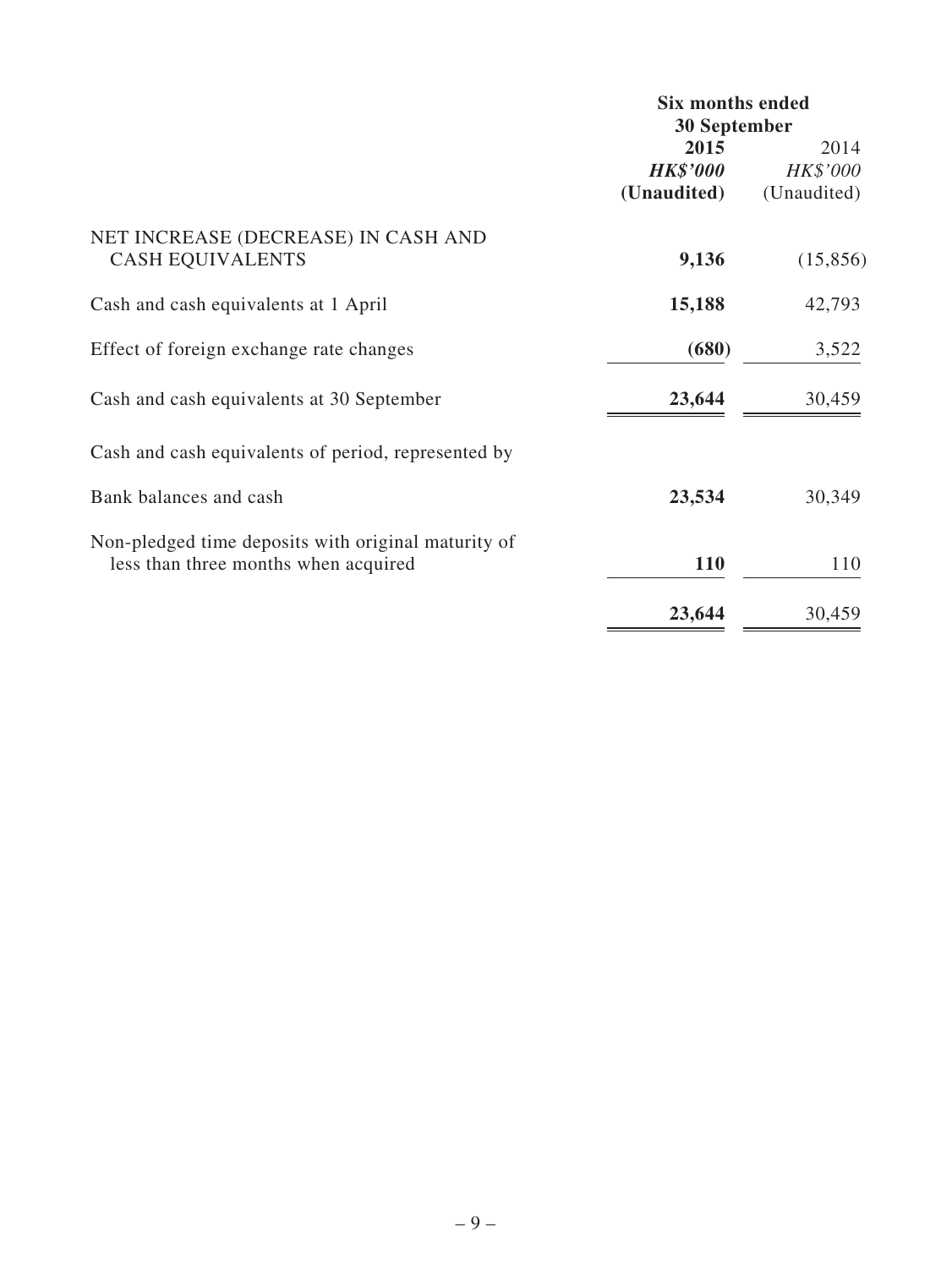### **NOTES TO THE CONDENSED CONSOLIDATED FINANCIAL STATEMENTS**

*For the six months ended 30 September 2015*

#### **1. GENERAL INFORMATION**

Shun Cheong Holdings Limited (the "Company") was incorporated in Bermuda as an exempted company with limited liability and its shares are listed on the Main Board of The Stock Exchange of Hong Kong Limited (the "Stock Exchange"). The Company's registered office is located at Canon's Court, 22 Victoria Street, Hamilton HM12, Bermuda and its head office and principal place of business is located at Suite 2302, Wing On Centre, 111 Connaught Road Central, Hong Kong.

In the opinion of the directors of the Company, the immediate and ultimate holding company of the Company is Upsky Enterprises Limited ("Upsky"), incorporated in the British Virgin Islands and Mr. Mo Tianquan is the ultimate beneficial owner of Upsky.

The consolidated financial statements are presented in Hong Kong dollars ("HK\$") which is the same as the functional currency of the Company while the functional currency of a principal subsidiary of the Company operated in the People's Republic of China (the "PRC"), 廣西沃頓國際大酒店有限公司 ("沃頓酒店"), is Renminbi ("RMB").

The principal activity of the Company is investment holding.

#### **2. BASIS OF PREPARATION**

In preparing the condensed consolidated financial statements, the directors of the Company have given careful consideration to the following facts and circumstances.

- (i) the Group incurred a loss for the period of approximately HK\$10,575,000 for the six months ended 30 September 2015; and
- (ii) The Group had net current liabilities of approximately HK\$6,964,000 as at 30 September 2015.

In view of above, the directors of the Company have adopted the following measures with a view to improve the Group's overall financial position:

The Group's principal banker shall continue to provide continuing financing to the Group under the Group's existing available facilities;

In light of the above, the directors of the Company are of the opinion that it is still appropriate to prepare the condensed consolidated financial statements for the six months ended 30 September 2015 on a going concern basis.

Should the Group be not able to continue to operate as a going concern, adjustments would be necessary to reclassify all non-current assets and liabilities as current assets and liabilities, write down the value of assets to their recoverable amounts and to provide for further liabilities which may arise. The condense consolidated financial statements have not incorporated any of these adjustments.

The condensed consolidated financial statements have been prepared in accordance with Hong Kong Accounting Standard 34 (HKAS 34) Interim Financial Reporting issued by the Hong Kong Institute of Certified Public Accountants as well as with the applicable disclosure requirements of Appendix 16 to the Rules Governing the Listing of Securities on The Stock Exchange of Hong Kong Limited.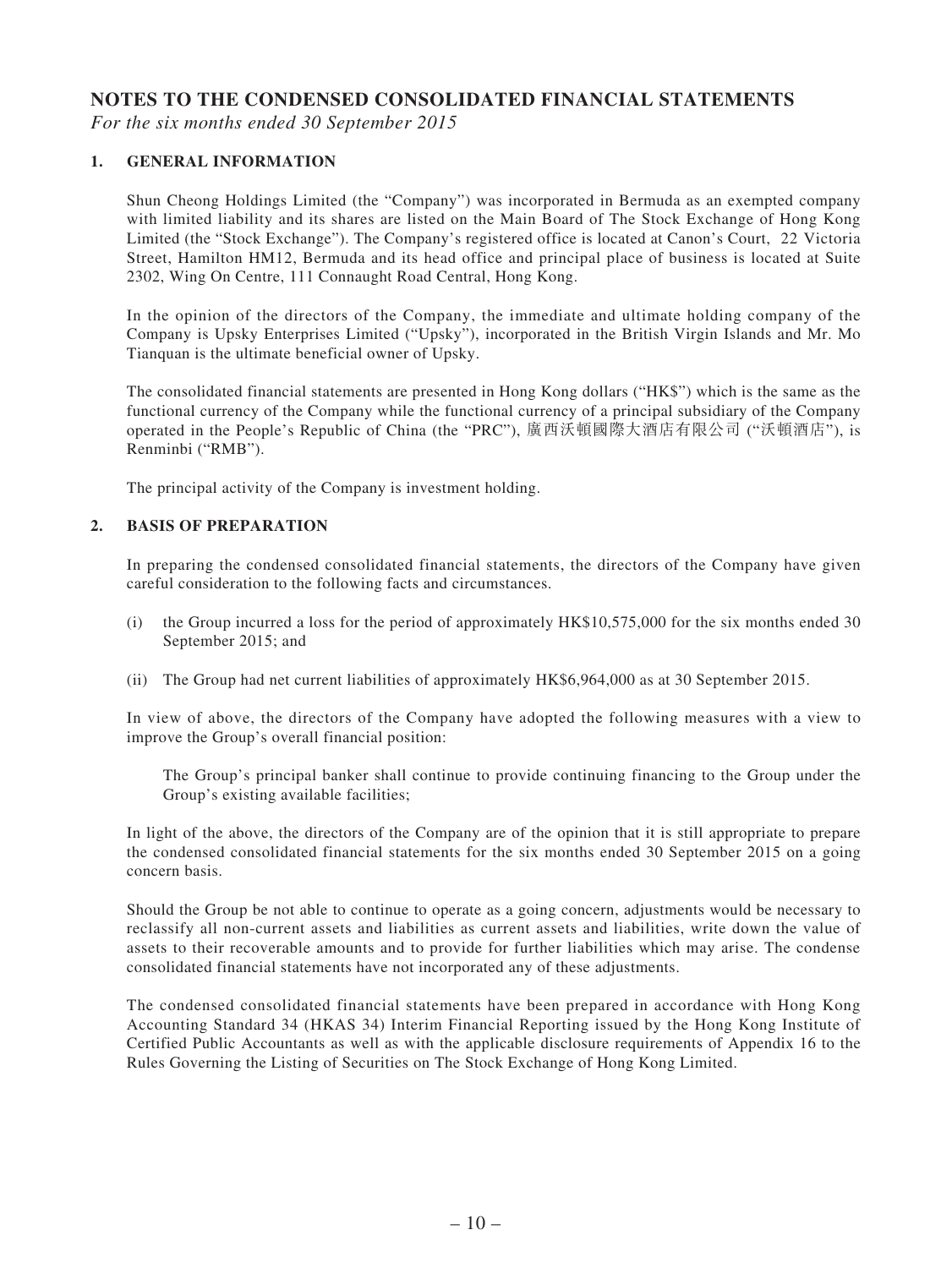#### **3. PRINCIPAL ACCOUNTING POLICIES**

The condensed consolidated financial statements have been prepared on the historical cost basis, except for certain financial instruments, which are measured at fair values.

Except as described below, the accounting policies and methods of computation used in the condensed consolidated financial statements for the six months ended 30 September 2015 are the same as those followed in the preparation of the Group's annual financial statements for the year ended 31 March 2015.

In the current interim period, the Group has applied the following new and revised HKFRSs, which include HKFRSs, Hong Kong Accounting Standards ("HKAS(s)"), amendments and Interpretations ("Int(s)") issued by the Hong Kong Institute of Certified Public Accountants (the "HKICPA").

| Amendments to HKFRSs  | Annual Improvements to HKFRSs 2010 – 2012 Cycle |
|-----------------------|-------------------------------------------------|
| Amendments to HKFRSs  | Annual Improvements to HKFRSs 2011 – 2013 Cycle |
| Amendments to HKAS 19 | Defined Benefit Plans: Employee Contributions   |

The application of the above new interpretation and amendments to HKFRSs in the current interim period has had no material effect on the amounts reported in these condensed consolidated financial statements and disclosures set out in these condensed consolidated financial statements.

#### **4. SEGMENT INFORMATION**

For management purposes, the Group is organised into the following reportable operating segments based on their products and services:

#### **Continuing operations:**

| Corporate and others                        | - investment in equity investment at fair value through profit or loss,<br>corporate income, expense items, corporate assets and liabilities |
|---------------------------------------------|----------------------------------------------------------------------------------------------------------------------------------------------|
| $\mathbf{D}^*$ is the set of $\mathbf{D}^*$ |                                                                                                                                              |

#### **Discontinued operations:**

| Hotel business | hotel and restaurant operations in the People's Republic of China (the |
|----------------|------------------------------------------------------------------------|
|                | " $PRC$ "                                                              |

During the period, the operation of hotel business was classified as discontinued operation. Details of the discontinued operation are set out in note 7.

#### **5. FINANCE COSTS**

|                                                      | Six months ended 30 September |             |  |
|------------------------------------------------------|-------------------------------|-------------|--|
|                                                      | 2015                          | 2014        |  |
|                                                      | <b>HK\$'000</b>               | HK\$'000    |  |
|                                                      | (Unaudited)                   | (Unaudited) |  |
| <b>Continuing operation</b>                          |                               |             |  |
| Effective interest expense on convertible bond       | 2,913                         | 2,720       |  |
| Discontinued operation                               |                               |             |  |
| Imputed interest on amounts due to related companies | 4,568                         |             |  |
| Interest on bank borrowings                          | 5,851                         | 7,785       |  |
|                                                      | 13,332                        | 10,505      |  |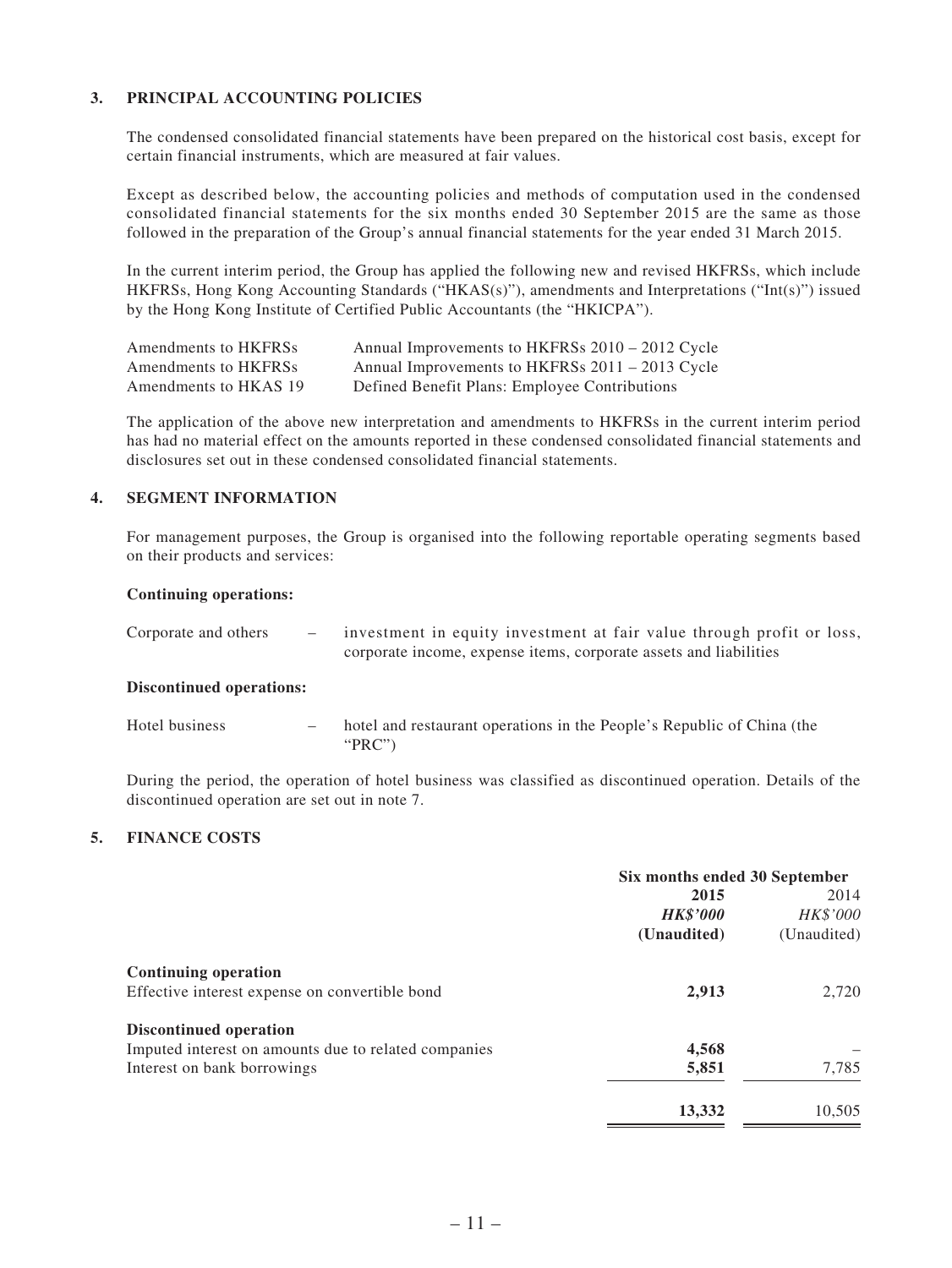#### **6. INCOME TAX EXPENSE**

No provisions for Hong Kong profits tax and PRC enterprise income tax for both operations have been made as the Group does not have any estimated assessable profits arising in Hong Kong and PRC for both periods.

Under the Law of the PRC on Enterprise Income Tax (the "EIT Law") and Implementation Regulation of the EIT Law, the tax rate of the PRC subsidiaries is 25% for both periods ended 30 September 2015 and 2014.

No withholding tax were accrued as the Group did not generate distributable profits for both periods.

#### **7. DISCONTINUED OPERATION**

On 22 June 2015, the Company entered into the sale and purchase agreement for the disposal of entire equity interest in Aykens Holdings Limited ("Aykens"), Hopland Enterprises Limited ("Hopland") and their respective subsidiaries (collectively referred to as the "Divestment Group") to Upsky, the immediate and ultimate holding company of the Company. Mr. Mo Tianquan, a non-executive director of the Company, is the ultimate beneficial owner of Upsky. The principal activity of the Divestment Group is hotel and restaurant operation.

Its results are presented in this condensed consolidated financial statements as a discontinued operation. The comparative information has been represented the results of the hotel business as discontinued operation to confirm with the current period presentation.

The loss for the period from the discontinued operation is analysed as follows:

|                                                                           | Six months ended 30 September |             |  |
|---------------------------------------------------------------------------|-------------------------------|-------------|--|
|                                                                           | 2015                          | 2014        |  |
|                                                                           | <b>HK\$'000</b>               | HK\$'000    |  |
|                                                                           | (Unaudited)                   | (Unaudited) |  |
| Turnover                                                                  | 71,634                        | 70,026      |  |
| Cost of sales                                                             | (52, 574)                     | (54, 011)   |  |
| Other income                                                              | 1,524                         | 246         |  |
| Administrative expenses                                                   | (13,069)                      | (12, 475)   |  |
| Share of result of Joint Venture                                          | (2, 415)                      | (518)       |  |
| Finance costs                                                             | (10, 419)                     | (7,785)     |  |
| Loss before tax                                                           | (5,319)                       | (4,517)     |  |
| Income tax expenses                                                       |                               |             |  |
| Loss for the period from discontinued operation                           | (5,319)                       | (4,517)     |  |
|                                                                           | Six months ended 30 September |             |  |
|                                                                           | 2015                          | 2014        |  |
|                                                                           | <b>HK\$'000</b>               | HK\$'000    |  |
|                                                                           | (Unaudited)                   | (Unaudited) |  |
| Loss for the period from discontinued operation include<br>the following: |                               |             |  |
| Depreciation and amortisation                                             | 14,608                        | 14,428      |  |
| Loss on written off of plant and equipment                                | 2                             | 5           |  |
| Minimum lease payments under operating lease in respect of                |                               |             |  |
| office property                                                           |                               | 268         |  |
| Employee benefit expenses                                                 | 18,459                        | 16,941      |  |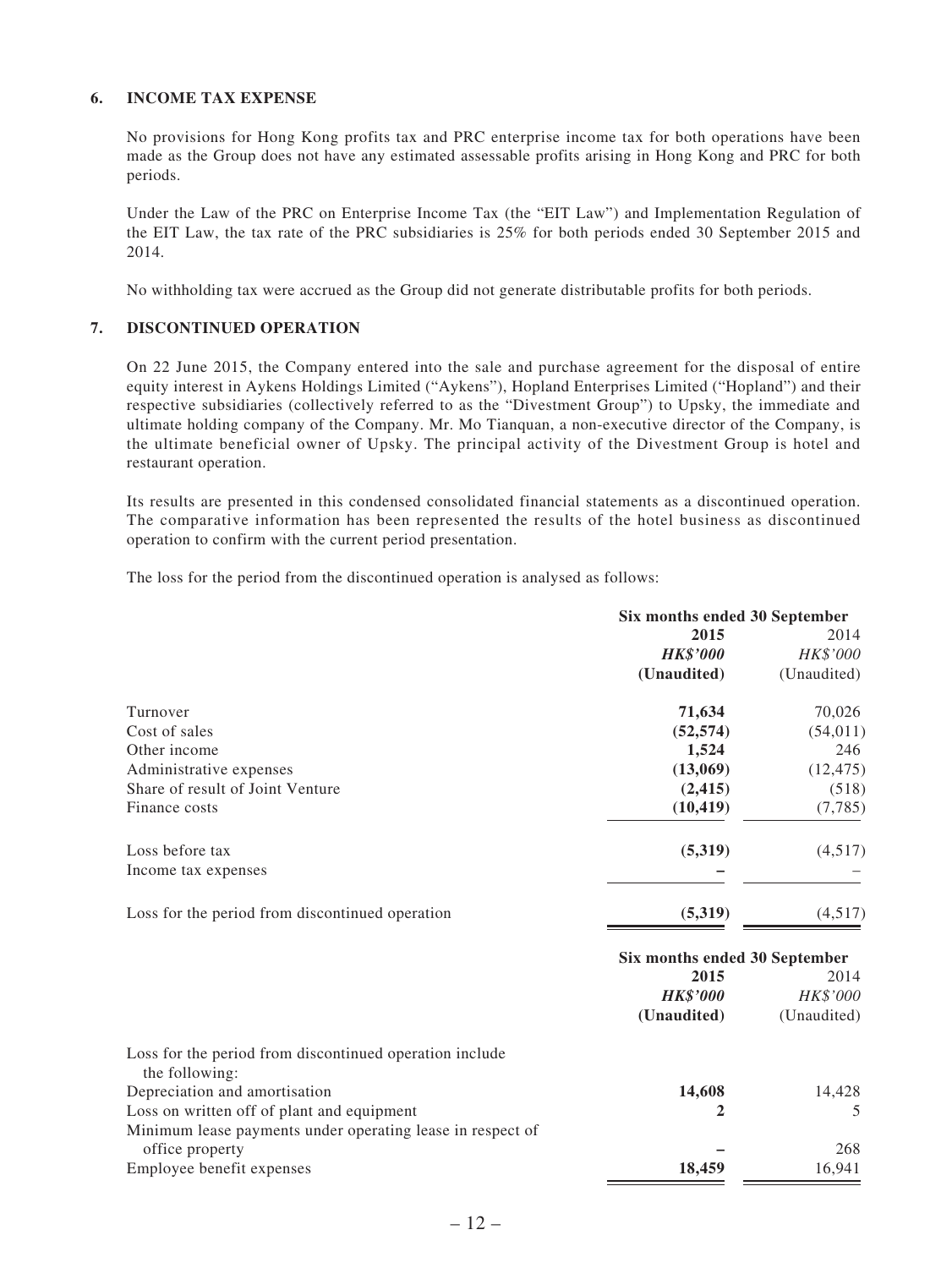#### **8. LOSS FOR THE PERIOD FROM CONTINUING OPERATION**

Loss for the period from continuing has been arrived at after charging:

|                                                              | Six months ended 30 September  |                                     |
|--------------------------------------------------------------|--------------------------------|-------------------------------------|
|                                                              | 2014<br>2015                   |                                     |
|                                                              | (Unaudited)                    |                                     |
|                                                              | (Unaudited)<br><b>HK\$'000</b> | and represented)<br><b>HK\$'000</b> |
| Depreciation of property, plant and equipment                | 2                              | $\mathcal{L}$                       |
| Minimum lease payments under operating lease                 |                                |                                     |
| in respect of office property                                | 512                            | 548                                 |
| Employee benefit expense (including directors' remuneration) | 694                            | 720                                 |

#### **9. DIVIDEND**

No dividends were paid, declared or proposed during the six months ended 30 September 2015 and 2014.

#### **10. LOSS PER SHARE**

The calculations of basic and diluted loss per share are based on:

|                                                     | Six months ended 30 September |             |
|-----------------------------------------------------|-------------------------------|-------------|
|                                                     | 2015                          |             |
|                                                     | <b>HK\$'000</b>               | HK\$'000    |
|                                                     | (unaudited)                   | (unaudited) |
| Loss:                                               |                               |             |
| From continuing and discontinued operations         |                               |             |
| Loss attributable to owners of the Company          | (10, 439)                     | (32,769)    |
| Interest on convertible bond                        | 2,913                         | 2,720       |
| Loss for the purposes of diluted earnings per share | (7,526)                       | (30,049)    |
| From continuing operations                          |                               |             |
| Loss attributable to owners of the Company          | (5,256)                       | (28, 596)   |
| Interest on convertible bond                        | 2,913                         | 2,720       |
| Loss for the purposes of diluted earnings per share | (2,343)                       | (25, 876)   |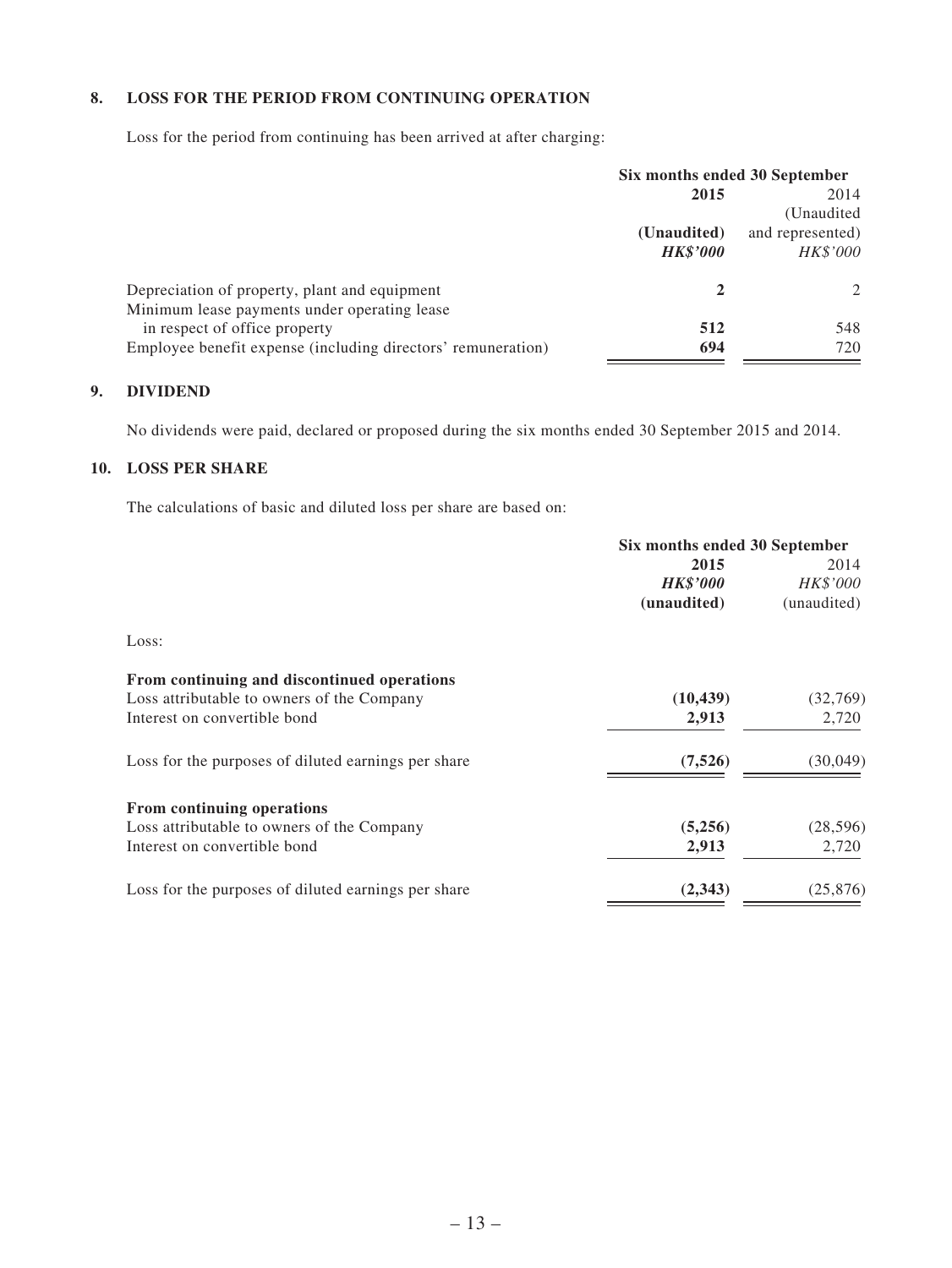| Number of shares |         |
|------------------|---------|
| 2015             | 2014    |
| $\bm{v}$         | 000'    |
|                  |         |
|                  |         |
| 347,326          | 347,326 |
|                  |         |
| 324,763          | 324,763 |
|                  |         |
|                  | 672,089 |
|                  |         |
|                  |         |
|                  |         |
| 347,326          | 347,326 |
|                  |         |
| 324,763          | 324,763 |
|                  |         |
| 672,089          | 672,089 |
|                  | 672,089 |

For the six months ended 30 September 2015 and 2014, because the diluted loss per share amount decreased when taking the convertible bond into account, the convertible bond had an anti-dilutive effect on the basic loss per share for the periods and were ignored in the calculation of diluted loss per share. Therefore, diluted loss per share amounts are based on the loss for the period attributable to owners of the Company of approximately HK\$10,439,000 (2014: HK\$32,769,000) and the weighted average number of ordinary shares of 347,326,000 (2014: 347,326,000) in issue during the period.

#### **11. MOVEMENTS IN PROPERTY, PLANT AND EQUIPMENT**

During the six months ended 30 September 2015, the Group incurred approximately HK\$2,000 (2014: HK\$2,000) on depreciation during the six months ended 30 September 2015.

#### **12. TRADE RECEIVABLES**

|                                   | 30 September    | 31 March  |
|-----------------------------------|-----------------|-----------|
|                                   | 2015            | 2015      |
|                                   | <b>HK\$'000</b> | HK\$'000  |
|                                   | (unaudited)     | (audited) |
| Trade receivables                 |                 | 21,041    |
| Less: allowance to doubtful debts |                 | (15, 648) |
|                                   |                 | 5,393     |
|                                   |                 |           |

Settlement of trade receivables is in accordance with the terms specified in the contracts governing the relevant transactions. The Group allows credit period ranging from cash on delivery of services to 60 days. A longer credit period is granted to a few customers with long business relationship with the Group and with strong financial positions. The Group does not hold any collateral over these balances.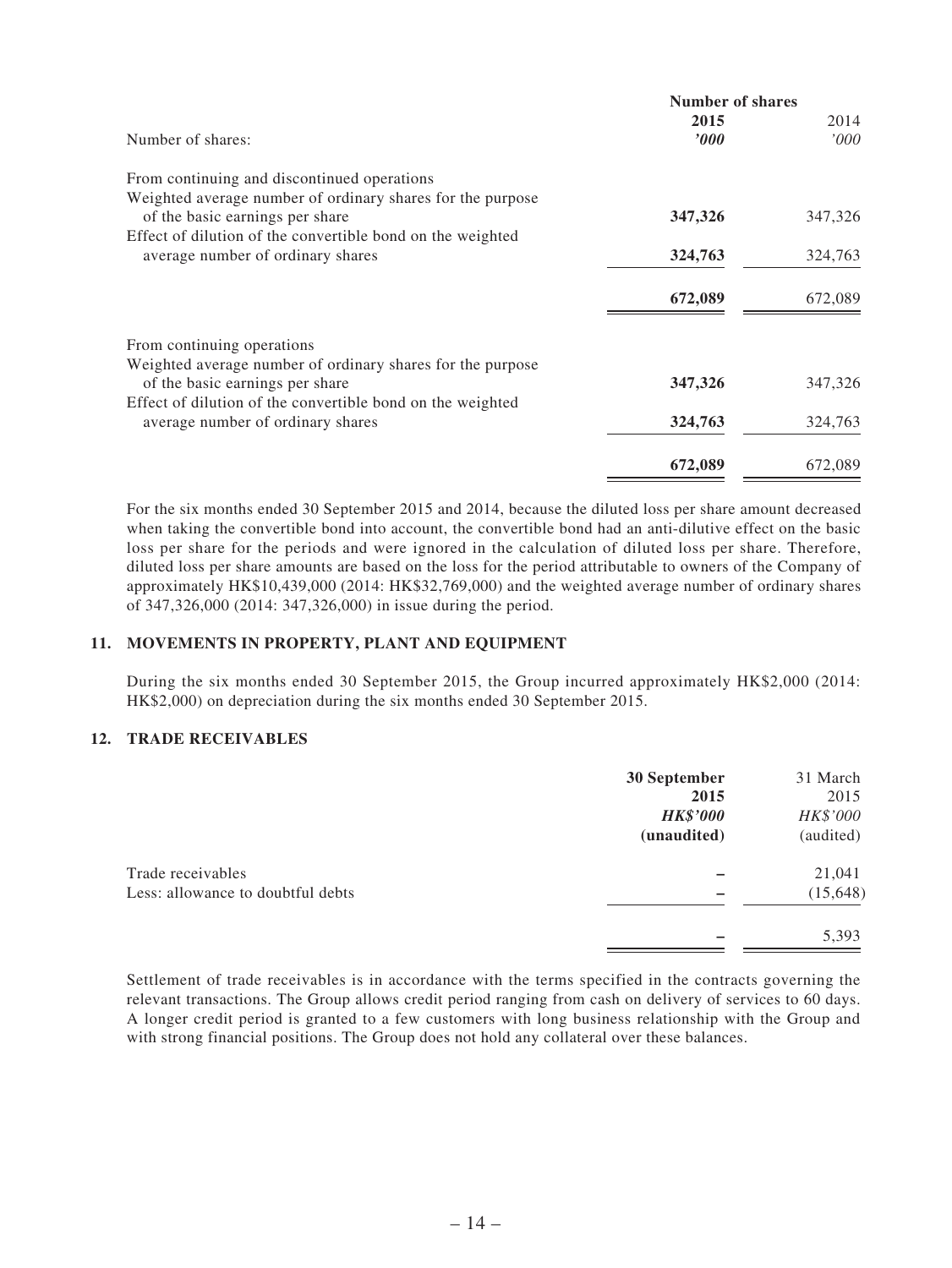The following is an aged analysis of the trade receivables net of allowance for doubtful debts, based on the invoice dates at the end of the reporting period which approximated the respective revenue recognition dates:

|                   | 30 September    | 31 March  |
|-------------------|-----------------|-----------|
|                   | 2015            | 2015      |
|                   | <b>HK\$'000</b> | HK\$'000  |
|                   | (unaudited)     | (audited) |
| Within 30 days    |                 | 3,951     |
| $31$ to $60$ days |                 | 746       |
| 61 to 90 days     |                 | 10        |
| Over 90 days      |                 | 686       |
|                   |                 | 5,393     |

#### **13. ASSETS CLASSIFIED AS HELD FOR SALE/LIABILITIES DIRECTLY ASSOCIATED WITH ASSETS CLASSIFIED AS HELD FOR SALE**

As referred to Note 7, the Company entered into an agreement on 22 June 2015 for the disposal of entire equity interest in Divestment Group. The consolidated assets and liabilities of Divestment Group and its subsidiaries at 30 September 2015 are analysed as follows:

|                                                                         | 30 September    |
|-------------------------------------------------------------------------|-----------------|
|                                                                         | 2015            |
|                                                                         | <b>HK\$'000</b> |
|                                                                         | (Unaudited)     |
| <b>Assets</b>                                                           |                 |
| Property, plant and equipment                                           | 302,443         |
| Investment in joint ventures                                            | 86,867          |
| Inventories                                                             | 2,399           |
| Trade receivable (net)                                                  | 9,818           |
| Prepayments, deposits and other receivables                             | 5,913           |
| Bank balances and cash                                                  | 22,448          |
| Assets classified as held for sale                                      | 429,888         |
| <b>Liabilities</b>                                                      |                 |
| Trade payable                                                           | (11, 942)       |
| Other payables and accruals                                             | (69,770)        |
| Amounts due to related companies                                        | (160,908)       |
| Tax payable                                                             | (5,194)         |
| Interest bearing bank borrowings                                        | (190, 289)      |
| Liabilities directly associated with assets classified as held for sale | (438, 103)      |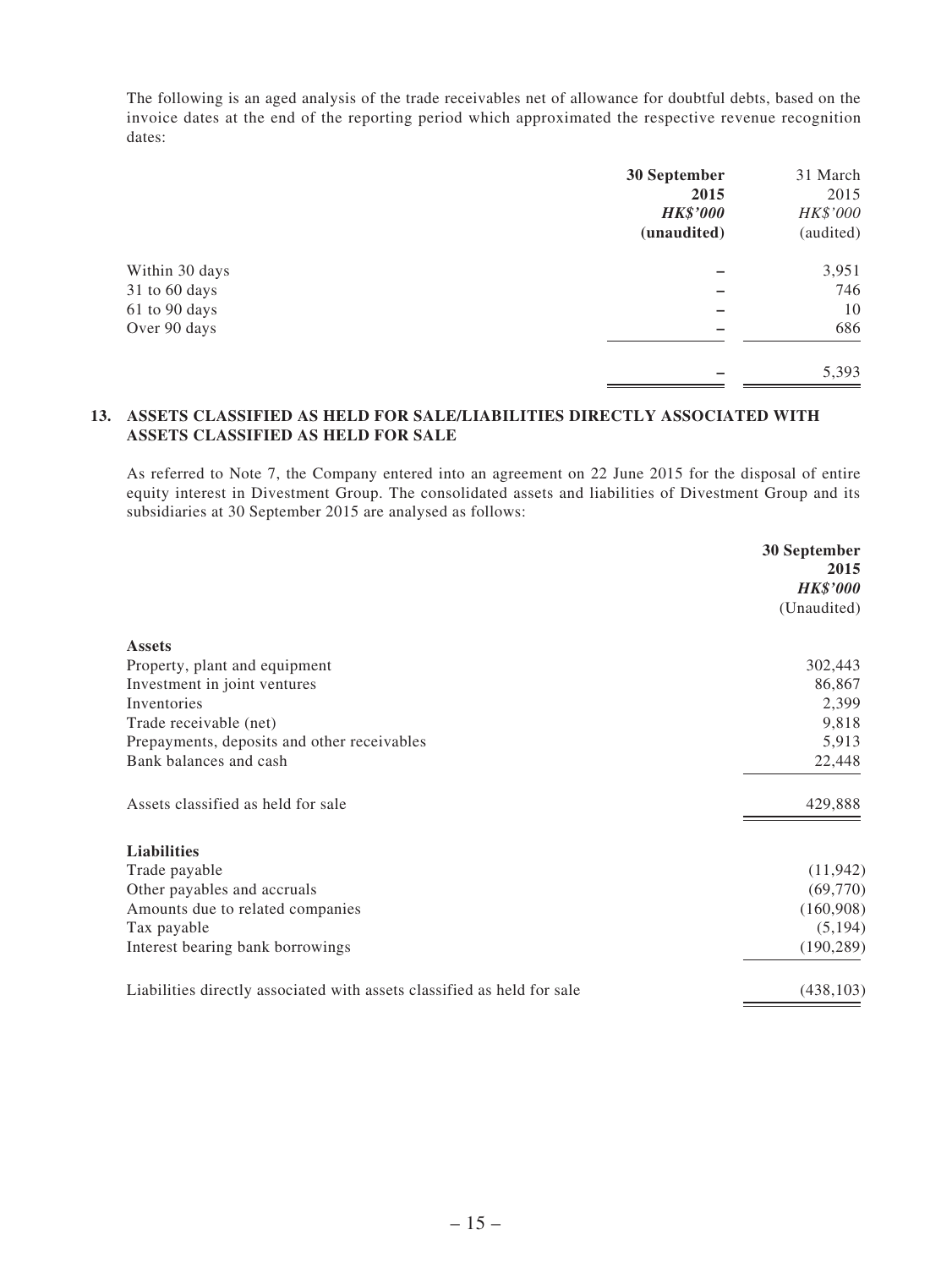#### **14. TRADE PAYABLES**

The following is an aged analysis of trade and bills payables presented based on the invoice date at the end of the reporting period:

|                | 30 September    | 31 March  |
|----------------|-----------------|-----------|
|                | 2015            | 2015      |
|                | <b>HK\$'000</b> | HK\$'000  |
|                | (Unaudited)     | (Audited) |
| Within 30 days |                 | 2,207     |
| 31 to 60 days  |                 | 3,464     |
| Over 60 days   |                 | 9,045     |
|                |                 | 14,716    |

#### **15. CONVERTIBLE BOND**

On 28 March 2008, the Company issued a five-year, 1% convertible bond with nominal value of HK\$120,000,000 (the "Bond") to Tanisca Investment Limited ("Tanisca"). Interest is payable half year in arrears. The Bond are convertible at any time from the first anniversary of the issue date to the maturity date of 28 March 2013, at the holder's option, into 200,000,000 ordinary shares of the Company at an initial conversion price of HK\$0.6 per share, subject to adjustments in certain events. The Bond may be redeemed at the option of the Company in whole or in part, upon written confirmation obtained from the bondholder in accordance with the terms of the Bond, or by the bondholder under certain circumstances. Unless previously redeemed, purchased and cancelled or converted, all the outstanding Bond will be converted into ordinary shares of the Company on the maturity date.

On 12 June 2008, the Company, by a rights issue, allotted and issued 208,395,600 ordinary shares of HK\$0.01 each at the price HK\$0.5 per share. As a result, the conversion price of the Bond was adjusted from HK\$0.6 per share to HK\$0.3695 per share, and the number of shares falling to be issued upon full conversion of the Bond was adjusted from 200,000,000 to 324,763,193 shares.

On 28 March 2013, the Group has entered into a deed of amendment ("Deed of Amendment") with the holder of the Bond to extend the maturity date of the Bond of principal amount of HK\$120,000,000 from 28 March 2013 to 28 March 2015. The conversion price remained at HK\$0.3695 per share and if any of the Bond has not been converted subsequently, it shall be redeemed on the extended maturity date on 28 March 2015 ("modification"). On 20 May 2013, the shareholders have duly passed the Deed of Amendment in special general meeting.

On 3 June 2014, the Group has entered into a deed of amendment (the "2nd Amendment") with the holder of the Bond to extend the maturity date of the Bond of principal amount of HK\$120,000,000 from 28 March 2015 to 30 April 2018. The conversion price remained at HK\$0.3695 per share and if any of the Bond has not been converted subsequently, it shall be redeemed on the extended maturity date on 30 April 2018 ("modification"). On 29 June 2014, the shareholders have duly passed the Deed of Amendment in special general meeting.

The fair value of the liability component of the Bond was estimated at the issuance date using an equivalent market interest rate for a similar bond without a conversion option. The effective interest rate of the Bond was 5.53% (31 March 2015: 5.53%) per annum. The residual amount was assigned as the equity component of the Bond and is included in shareholders' equity.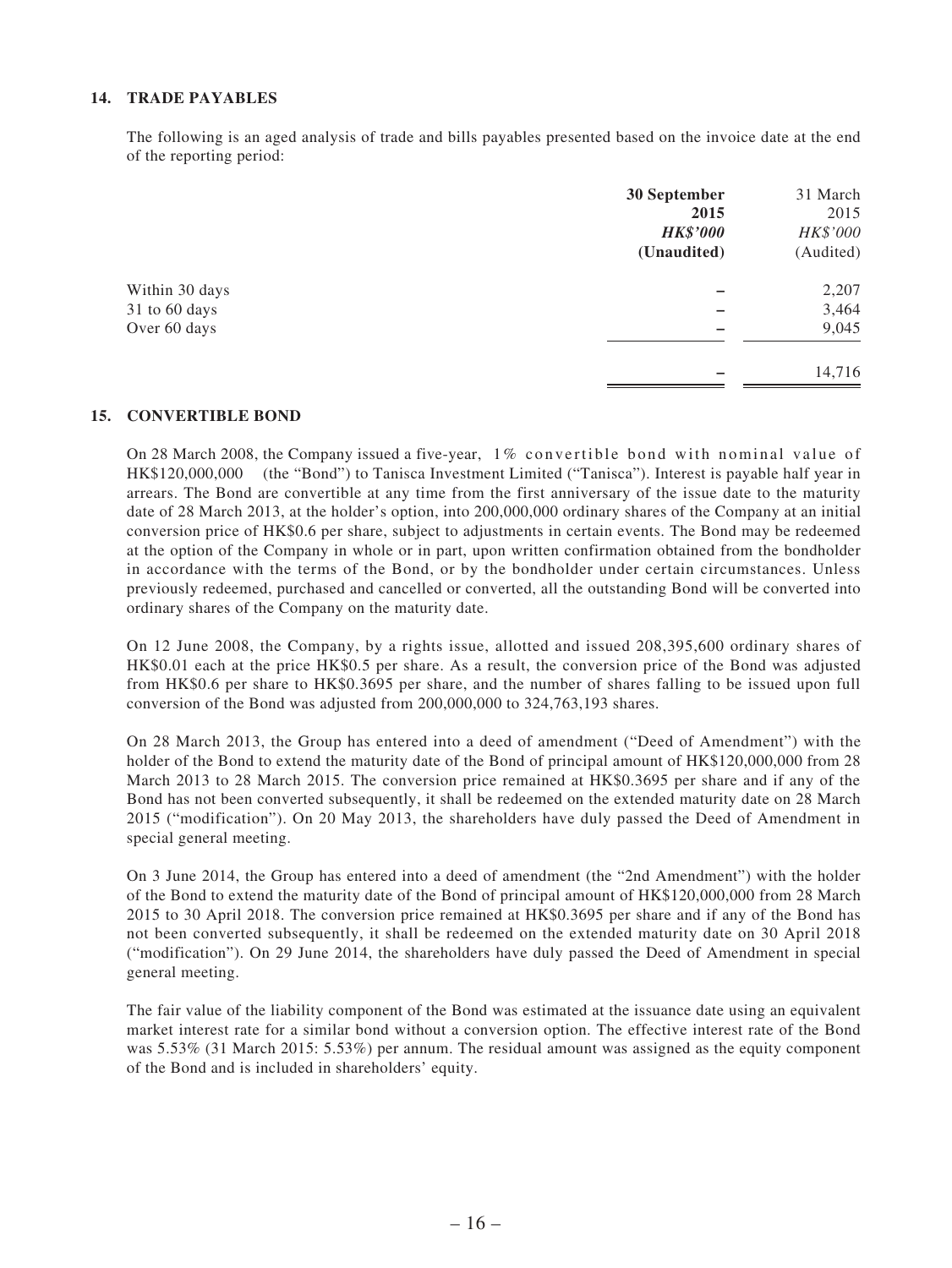The modification resulted in the extinguishment of the financial liability of the Bond and the recognition of its new financial liability and equity components. The fair value of the new liability immediately following the modification was approximately HK\$102,024,000. The financial liability was determined using an effective interest rate of 5.53% (31 March 2015: 5.53%).

| Liability | <b>Equity</b>    |                                 |
|-----------|------------------|---------------------------------|
| component | component        | <b>Total</b>                    |
| HK\$'000  | HK\$'000         | HK\$'000                        |
| 112,991   | 52,225           | 165,216                         |
| 5,269     |                  | 5,269                           |
|           |                  |                                 |
| (114,002) |                  | (166, 227)                      |
|           |                  |                                 |
| 102,024   |                  | 235,116                         |
| (1,200)   |                  | (1,200)                         |
| 105,082   | 133,092          | 238,174                         |
|           |                  | 238,174                         |
|           |                  | 2,913                           |
| (601)     |                  | (601)                           |
| 107,394   | 133,092          | 240,486                         |
|           | 105,082<br>2,913 | (52, 225)<br>133,092<br>133,092 |

#### **16. SHARE CAPITAL**

A summary of the registered, issued and fully paid capital of the Company is as follows:

|                                                                           | Number of shares | Nominal value of<br>ordinary shares |                 |
|---------------------------------------------------------------------------|------------------|-------------------------------------|-----------------|
|                                                                           |                  | <i>HK\$'000</i>                     | <i>HK\$'000</i> |
| Ordinary shares of HK\$0.01 each<br>Authorised:                           |                  |                                     |                 |
| At 1 April 2014, 30 September 2014,<br>1 April 2015 and 30 September 2015 | 8,000,000        | 80,000                              |                 |
| Issued and fully paid:<br>At 1 April 2014, 30 September 2014,             |                  |                                     |                 |
| 1 April 2015 and 30 September 2015                                        | 347,326          | 3,473                               | 3.473           |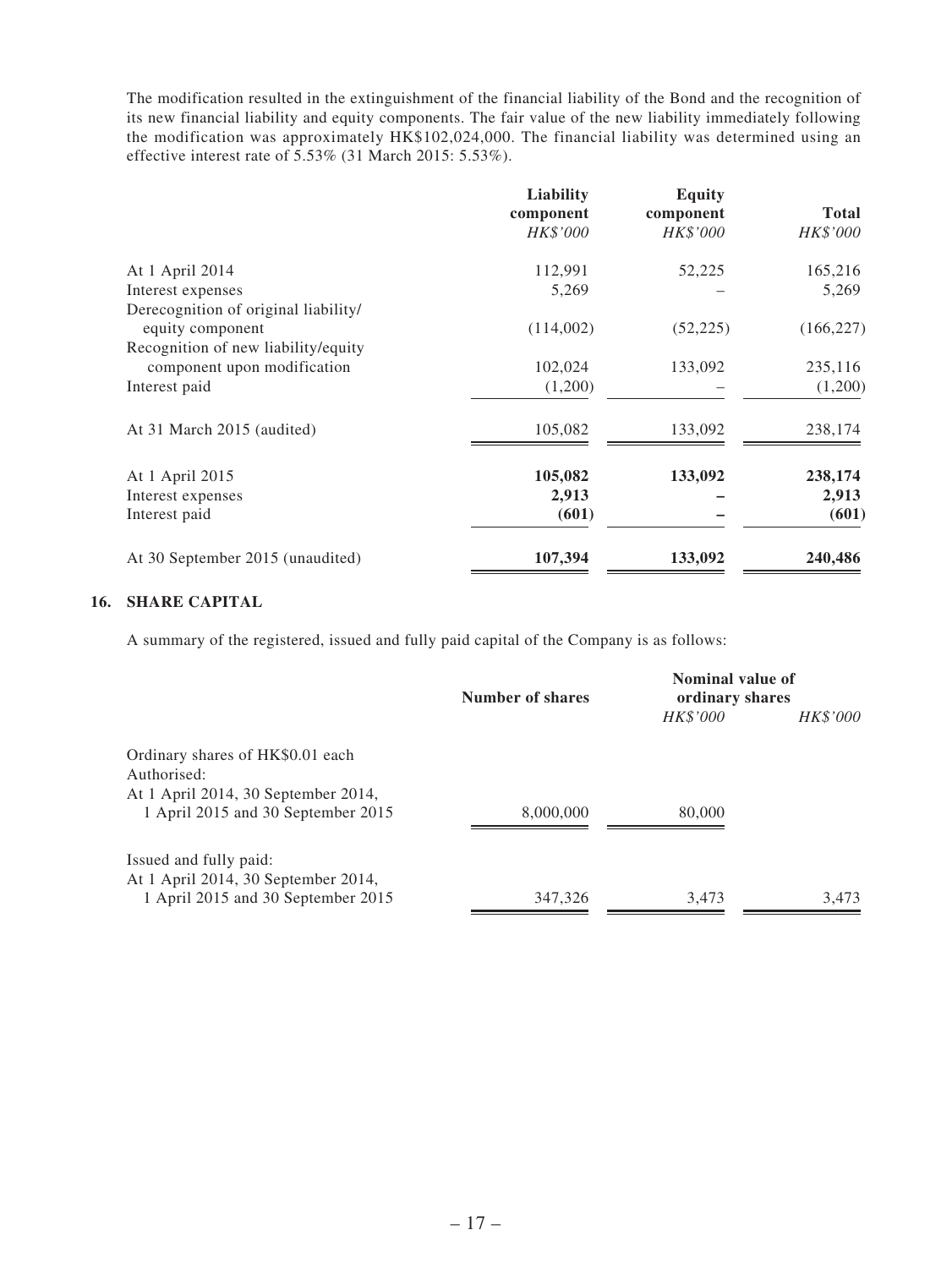#### **17. OPERATING LEASES COMMITMENT**

The Group leases various offices properties under non-cancellable operating lease agreements. At the end of the reporting period, the Group had commitments for future minimum lease payments under noncancellable operating leases which fall due as follows:

|                                         | 30 September    | 31 March  |
|-----------------------------------------|-----------------|-----------|
|                                         | 2015            | 2015      |
|                                         | <b>HK\$'000</b> | HK\$'000  |
|                                         | (Unaudited)     | (Audited) |
| Within one year                         | 1,149           | 1,126     |
| In the second to fifth years, inclusive | 2,202           | 2,633     |
|                                         | 3,351           | 3,759     |

#### **18. FAIR VALUE MEASUREMENTS OF FINANCIAL INSTRUMENTS**

Some of the Continuing operation's financial assets and financial liabilities are measured at fair value at the end of each reporting period. The following table gives information about how the fair values of these financial assets and financial liabilities are determined (in particular, the valuation technique(s) and inputs used), as well as the level of the fair value hierarchy into which the fair value measurements are categorised (levels 1 to 3) based on the degree to which the inputs to the fair value measurements is observable.

- • Level 1 fair value measurements are those derived from quoted prices (unadjusted) in active market for identical assets or liabilities;
- Level 2 fair value measurements are those derived from inputs other than quoted prices included within Level 1 that are observable for the asset or liability, either directly (i.e. as prices) or indirectly (i.e. derived from prices); and
- • Level 3 fair value measurements are those derived from valuation techniques that include inputs for the asset or liability that are not based on observable market data (unobservable inputs).

| <b>Financial assets</b>                                                                                                                                                  |                                                                                                               | Fair value as at                                                                                              | <b>Fair value</b><br>hierarchy | <b>Valuation</b><br>technique(s)<br>and key input $(s)$ |
|--------------------------------------------------------------------------------------------------------------------------------------------------------------------------|---------------------------------------------------------------------------------------------------------------|---------------------------------------------------------------------------------------------------------------|--------------------------------|---------------------------------------------------------|
|                                                                                                                                                                          | 30/9/2015                                                                                                     | 31/3/2015                                                                                                     |                                |                                                         |
| Held-for-trading non-derivative<br>financial assets classified as<br>Equity investment at fair value<br>through profit or loss in the<br>statement of financial position | Listed securities in<br>The New York<br>Stock Exchange:<br>— real estate Internet<br>portal:<br>HK\$6,065,000 | Listed securities in<br>The New York<br>Stock Exchange:<br>— real estate<br>Internet portal:<br>HK\$6,191,000 | Level 1                        | Quoted bid prices<br>in an active<br>market.            |

The directors of the Company consider that the carrying amounts of financial assets and financial liabilities recorded at amortised cost in the condensed consolidated financial statements approximate their fair values.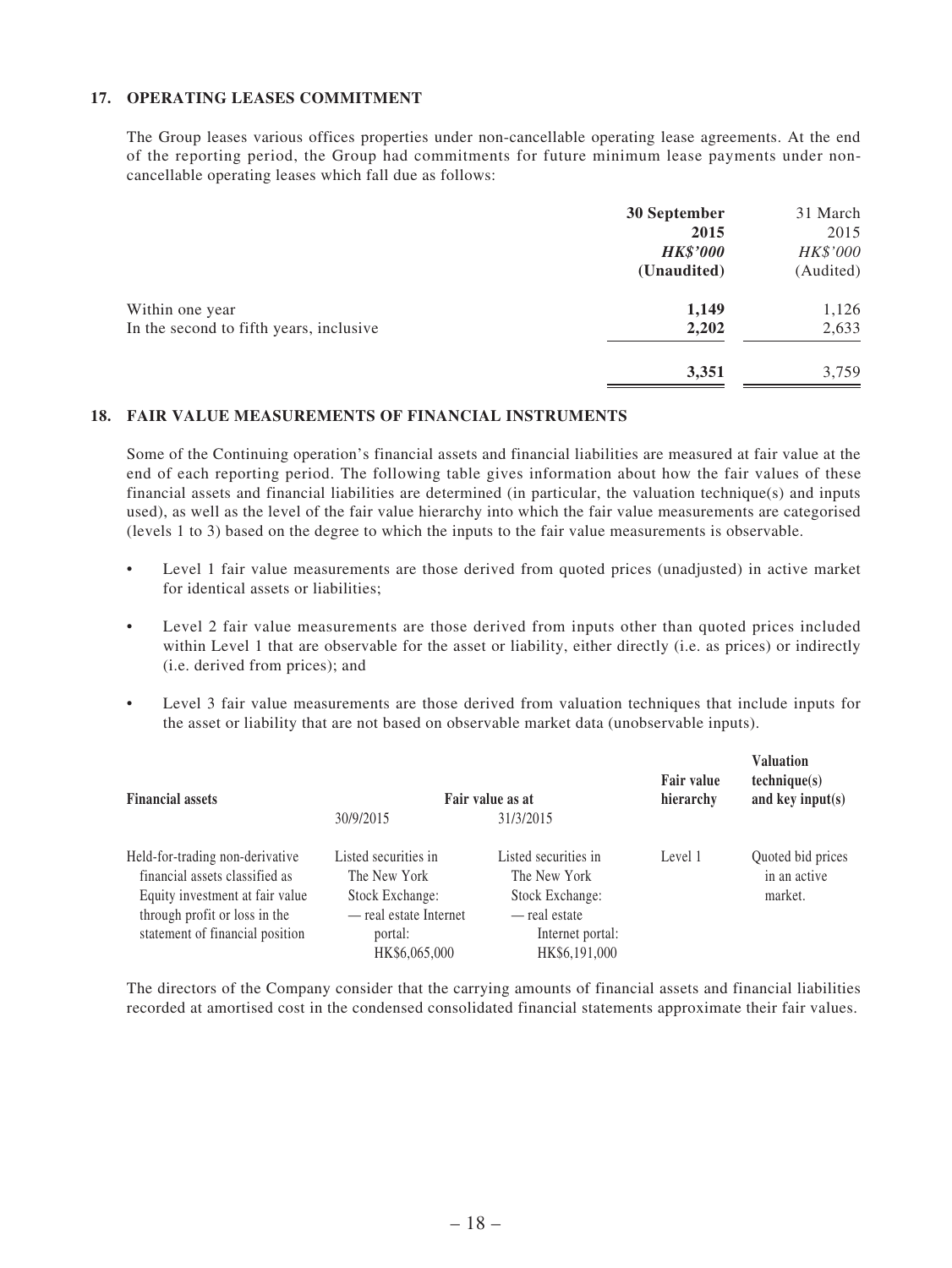#### **19. EVENT AFTER THE INTERIM PERIOD**

On 22 June 2015, the Company entered into several agreements (the "Proposed Transactions") as follow:

- (i) A subscription agreement (as amended on 23 October 2015 and 20 November 2015) with several independent subscribers (the "Subscribers"), pursuant to which the Subscribers have conditionally agreed to subscribe for, and the Company has conditionally agreed to allot and issue, a total of 4,017,323,774 new shares (the "Subscription Shares"), comprising (i) 1,269,414,575 ordinary shares, (ii) 1,373,954,600 tranche 1 preferred shares; and (iii) 1,373,954,599 tranche 2 preferred shares, at the subscription price of HK\$0.6696 per Subscription Share (the "Proposed Subscription");
- (ii) An acquisition agreement (as amended on 20 November 2015) with Shanghai Hongbo Investment & Management (Group) Co., Ltd and Shanghai Lida Investment Management Company Limited (the "Target Sellers") and Xilin Gol League Hongbo Mining Development Co., Ltd. (the "PRC Target"), pursuant to which the Company conditionally agreed to acquire from the Target Sellers the entire equity interests in the PRC Target at a consideration of RMB558,880,000 (equivalent to approximately HK\$682 million);
- (iii) A CN Subscription Agreement (as amended on 20 November 2015) with League Way Ltd. (as subscriber) and Titan Gas Technology Investment Limited (as guarantor), pursuant to which League Way Ltd. conditionally agreed to subscribe for, and the Company conditionally agreed to issue, a convertible promissory note with an aggregate principal amount of HK\$250,000,000; and
- (iv) A divestment agreement (as amended on 23 October 2015 and 20 November 2015) with Upsky (as purchaser), pursuant to which the Company conditionally agreed to sell, and Upsky conditionally agreed to purchase, 100% of the issued and outstanding share capital of the Divestment Group, the aggregate amount of the net account receivable owed by the Divestment Group to the Company and the shares of SouFun held by the Company at the initial consideration of HK\$1,652,995 which shall be subject to adjustment as set out in the divestment agreement (the "Divestment").

Completion of the Proposed Transactions is subject to the fulfilment of a number of conditions precedent as stated in the abovementioned agreements. The Proposed Transactions may or may not be completed. As at the date of approval for issuance of the condensed consolidated financial statements, the consideration of the Divestment is subject to adjustments and the financial effects of the Divestment cannot yet be determined.

Details of the Proposed Transactions, the conditions precedent and the adjustments to the consideration for the Divestment are set out in the announcement dated 28 October 2015 jointly published by the Company and Titan Gas Technology Investment Limited and in the Company's announcement dated 20 November 2015.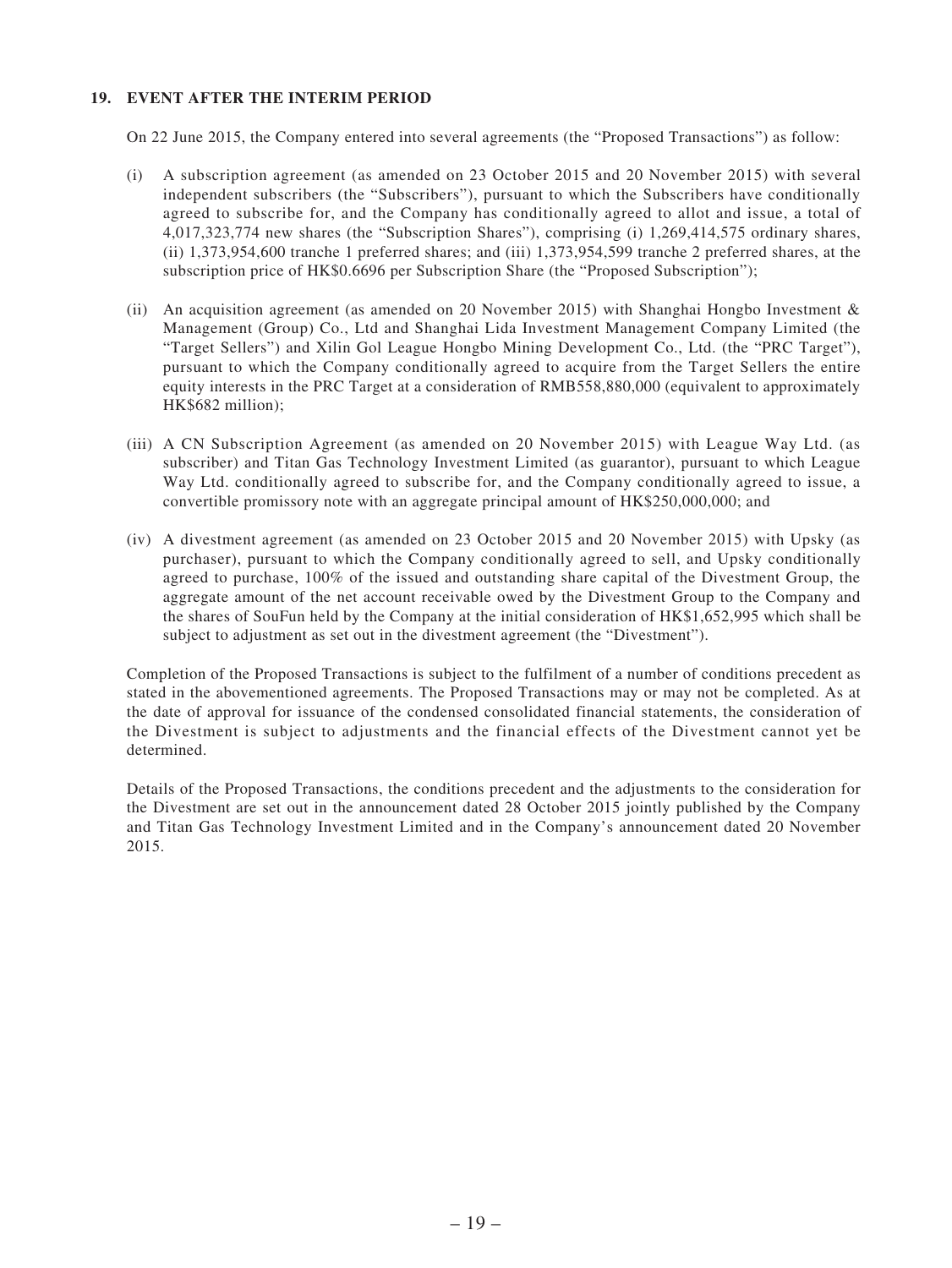### **REVIEW OF OPERATION**

### **1. Discontinued operation**

The Divestment Group was mainly engaged in the hotel and restaurant operations of the Guangxi Wharton International Hotel Limited\* (廣西沃頓國際大酒店有限公司) (the "Nanning Hotel") located in Guangxi Province, the PRC. During the period, although the Average Daily Rate ("ADR") of the Nanning Hotel was in general still lower than the previous levels, the turnover of the Divestment Group slightly increased by 2.3% to HK\$71.6 million (2014: HK\$70.0 million) following the completion of a majority of the renovation work. The net loss of the Divestment Group increased by 17.8% to HK\$5.3 million (2014: HK\$4.5 million) as a result of that (i) more losses of the joint ventures were picked up, reflecting the worsening performance of the Beihai Hotel since the commencement of operations due to keen competition and the fact that the Beihai Hotel has only operated for a short period of time; and (ii) more finance costs were incurred due to the imputed interest associated with several related-party loans borrowed in December 2014.

### **2. Continuing operation**

The continuing operation is investment holding and does not have any business in substance. During the period under review, the Divestment Group is still part of the Group's business. The Divestment is conditional upon the fulfillment or waiver (if applicable) of many conditions precedent and may or may not be completed as contemplated. The higher amount in the net losses of the Group in the six months ended 30 September 2014 was primarily due to a finance cost of HK\$20.4 million incurred as a result of the modification of terms of the convertible bonds.

### **BUSINESS PROSPECT**

The Company's management believes that due to the slowdown of the overall national economic growth and the further implementation of the anti-corruption campaign, a much smaller revenue increase or even decrease in the hotel industry was observed in 2014 and is anticipated to continue. It is also stated that the management team will put in additional efforts to alleviate the negative impacts. According to the Company's management, the Divestment Group has faced and is expected to continue to face in the foreseeable future considerable headwind as regards to its hotel business, given the unstable economic outlook in the PRC and government spending policies, as well as challenges relating to increasing operational costs, leading to uncertainty as to future performance of the Divestment Group. On 22 June 2015, the Company entered into various agreements (as amended on 23 October 2015 and 20 November 2015) in respect of the Proposed Transactions, including the disposal by the Company of its entire equity interests in the Divestment Group. Upon completion of the Proposed Transactions, the Group will no longer be engaged in the hotel and restaurant business carried on through the Divestment Group, and will be principally engaged in a new business, namely the exploration, development and production of crude oil carried out by the PRC Target. Further details of the Proposed Transactions are set out in the announcement dated 28 October 2015 jointly published by the Company and Titan Gas Technology Investment Limited and in the Company's announcement dated 20 November 2015.

\* *For identification purposes only*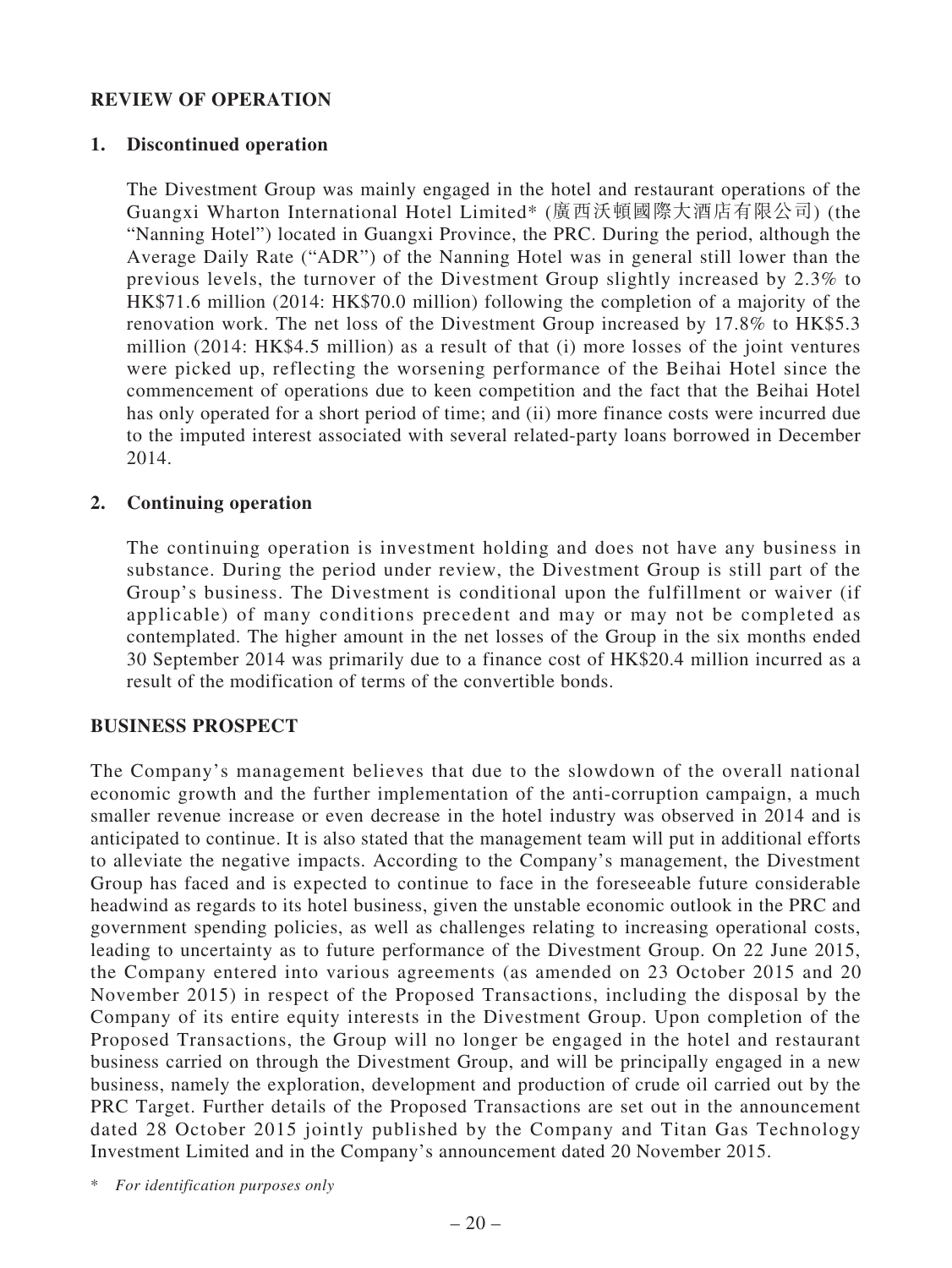# **FINANCIAL REVIEW**

### **Liquidity and financial resources**

The Group's cash and bank balances are mostly in Hong Kong dollars and Renminbi. As at 30 September 2015, the Group had unpledged cash and bank deposit balances of approximately HK\$25.3 million, including the cash & bank balance classified as held for sale (31 March 2015: HK\$17.7 million). As at 30 September 2015, the Group had outstanding bank borrowings of HK\$190.3 million (31 March 2015: HK\$197.9 million). The gearing ratio of the Group which represented the total bank borrowings to the total assets was 43.3% (31 March 2015: 43.6%).

### **Treasury and funding policy**

The assets and liabilities of the Group are mainly denominated in Hong Kong dollars and Renminbi. The Group's bank borrowing is on a floating rate at the prime lending rate of the People's Bank of China. Taking into account of the expected cash flows of the Group's operations and cash and investment in marketable securities currently in hand, the Group expects that it will have sufficient working capital for its financial liabilities as they fall due. As the main operation of the Group is in the PRC, the Group has minimal exposure to foreign exchange fluctuation in Renminbi.

### **Pledge of assets**

As at 30 September 2015, the hotel properties held with an aggregate carrying amount of approximately HK\$256.3 million (31 March 2015: HK\$272.6 million) were mortgaged to a bank to secure banking facilities granted to the Group.

### **Employees and remuneration policies**

The Group employed approximately 563 employees as at 30 September 2015 (31 March 2015:496). Remuneration is determined by reference to market terms and the qualifications and experience of the staff concerned. Salaries are reviewed annually depending on individual merits. The Group also provides other benefits including retirement benefit scheme, medical insurance and educational subsidies to all eligible staff.

### **CORPORATE GOVERNANCE**

### **Directors' securities transactions**

The Company has adopted the Model Code for Securities Transactions by Directors of Listed Issuers (the "Model Code") as set out in Appendix 10 to the Listing Rules. On specific enquiries made, all directors of the Company have confirmed that they have complied with the required standard set out in the Model Code throughout the six months ended 30 September 2015.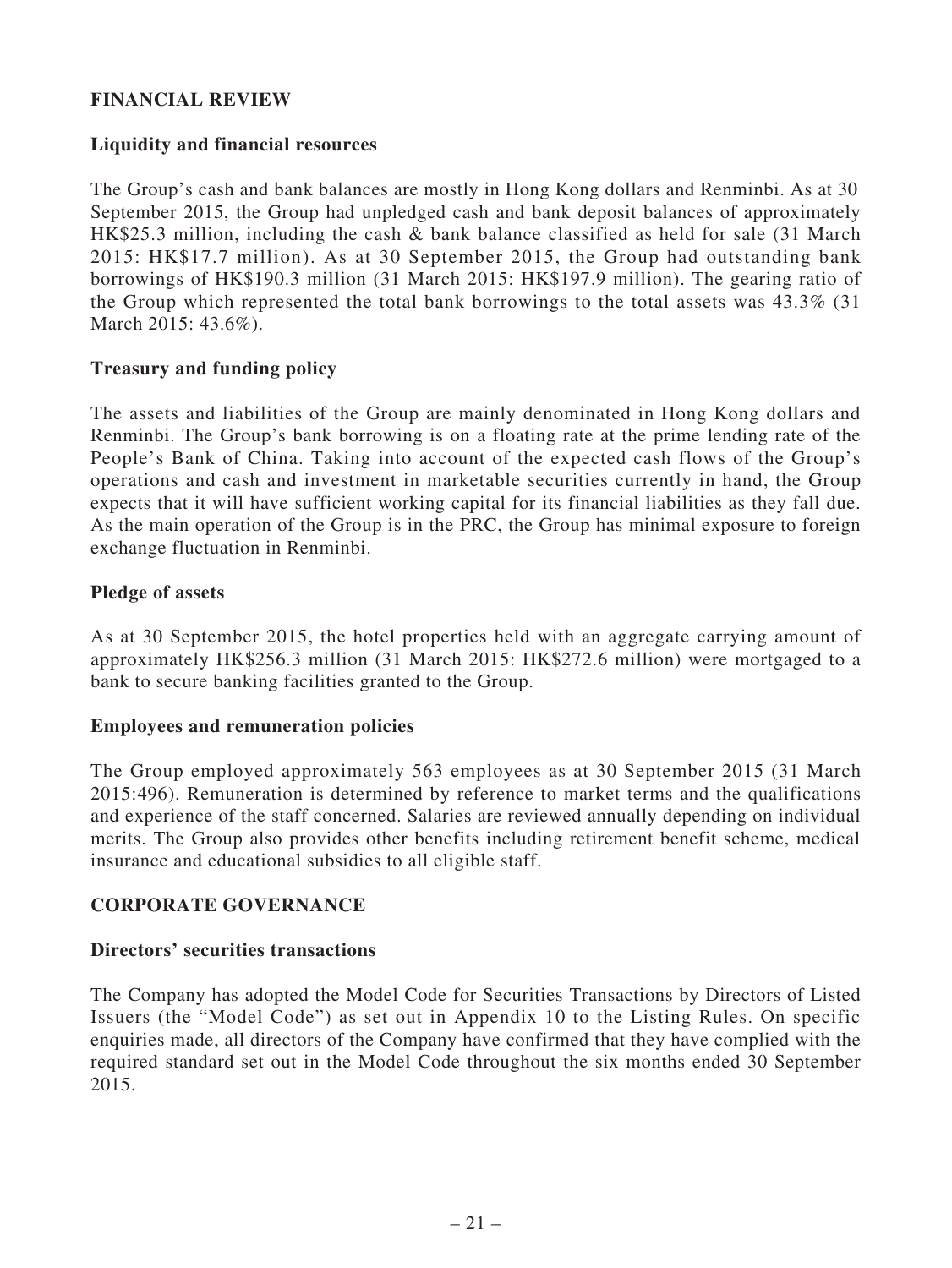# **Compliance with the Corporate Governance Code**

In the opinion of the Board, the Company had complied with the applicable code provisions of the Corporate Governance Code (the "CG Code"), as set out in Appendix 14 to the Listing Rules during the interim period, except that:

- 1. CG Code provision A.4.1 stipulates that non-executive directors should be appointed for a specific term and subject to re-election. All the existing non-executive directors of the Company do not have a specific term of appointment but are subject to retirement by rotation and re-election at the Company's annual general meeting in accordance with the Bye-laws of the Company. As such, the Board considers that sufficient measures have been taken to ensure that the Company's corporate governance practices are no less exacting than those in the CG Code.
- 2. CG Code provision A.4.2 stipulates that every director, including those appointed for a specific term, should be subject to retirement by rotation at least once every three years. The Board will ensure the retirement of each director, other than those hold office as Executive Chairman or Managing Director, by rotation at least once every three years in order to comply with the CG Code. The Board presently considers that the continuity of office of the Executive Chairman and the Managing Director provides the Group a strong and consistent leadership and is of great importance to the smooth operations of the Group. As a result, the Board concurred that the Executive Chairman and the Managing Director need not be subject to retirement by rotation.
- 3. CG Code provision E.1.2 stipulates that the chairman of the Board should attend the annual general meeting of the Company. The chairman did not attend the annual general meeting for the financial year ended 31 March 2015 due to other business engagement. Another director of the Company had chaired the annual general meeting for the financial year ended 31 March 2015 and answered questions from the shareholders together with chairman/member/duly appointed delegate of the Audit Committee, the remuneration committee and the nomination committee of the Company. In the opinion of the directors, the Company had provided a useful, effective and convenient forum for shareholders to exchange views with the Board and with each other, and had served the same purpose as laid down by CG Code.

### **Audit Committee**

The Audit Committee comprises three directors, all of which are independent non-executive directors, namely Mr. Palaschuk Derek Myles (Chairman), Professor Ye Jianping and Professor Chen Zhiwu. Regular meetings have been held by the Audit Committee since establishment and it meets at least twice each year to review and supervise the Group's financial reporting process and internal control. The Company's interim results for the six months ended 30 September 2015 have not been audited, but have been reviewed by the Audit Committee.